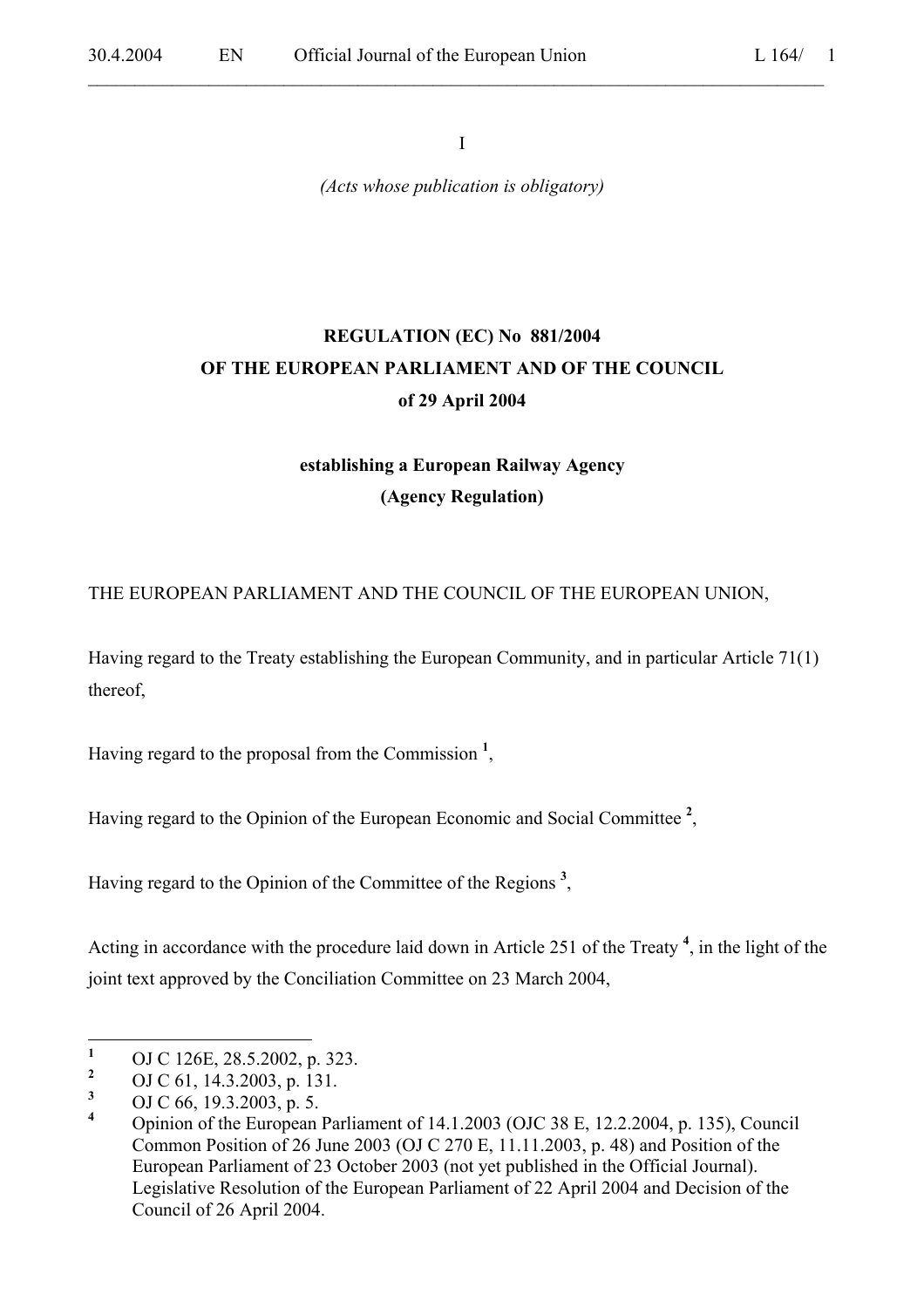Whereas:

(1) The progressive establishment of a European railway area without frontiers requires Community action in the field of the technical regulations applicable to railways with regard to both the technical aspects and the safety aspects, the two being inextricably linked.

- (2) Council Directive 91/440/EEC of 29 July 1991 on the development of the Community's railways <sup>1</sup> provides for progressively opening up rights of access to the infrastructure to any licensed Community railway undertakings which wish to operate goods services.
- (3) Council Directive 95/18/EC of 19 June 1995 on the licensing of railway undertakings **<sup>2</sup>** provides that all railway undertakings must hold a licence and that a licence issued in a Member State shall be valid throughout the Community.
- (4) Directive 2001/14/EC of the European Parliament and of the Council of 26 February 2001 on the allocation of railway infrastructure capacity and the levying of charges for the use of railway infrastructure and safety certification<sup>3</sup> establishes a new framework with the aim of creating a European railway area without frontiers.

 **1** OJ L 237, 24.8.1991, p. 25, Directive as amended by Directive 2001/12/EC of the European Parliament and of the Council (OJ L 75, 15. 3. 2001, p. 1).

**<sup>2</sup>** OJ L 143, 27.6.1995, p. 70, Directive as amended by Directive 2001/13/EC of the European Parliament and of the Council (OJ L 75, 15. 3. 2001, p. 26).

**<sup>3</sup>** OJ L 75, 15.3.2001, p. 29, Directive as amended by Commission Decision 2002/844/EC (OJ L 289, 26.10.2002, p. 30).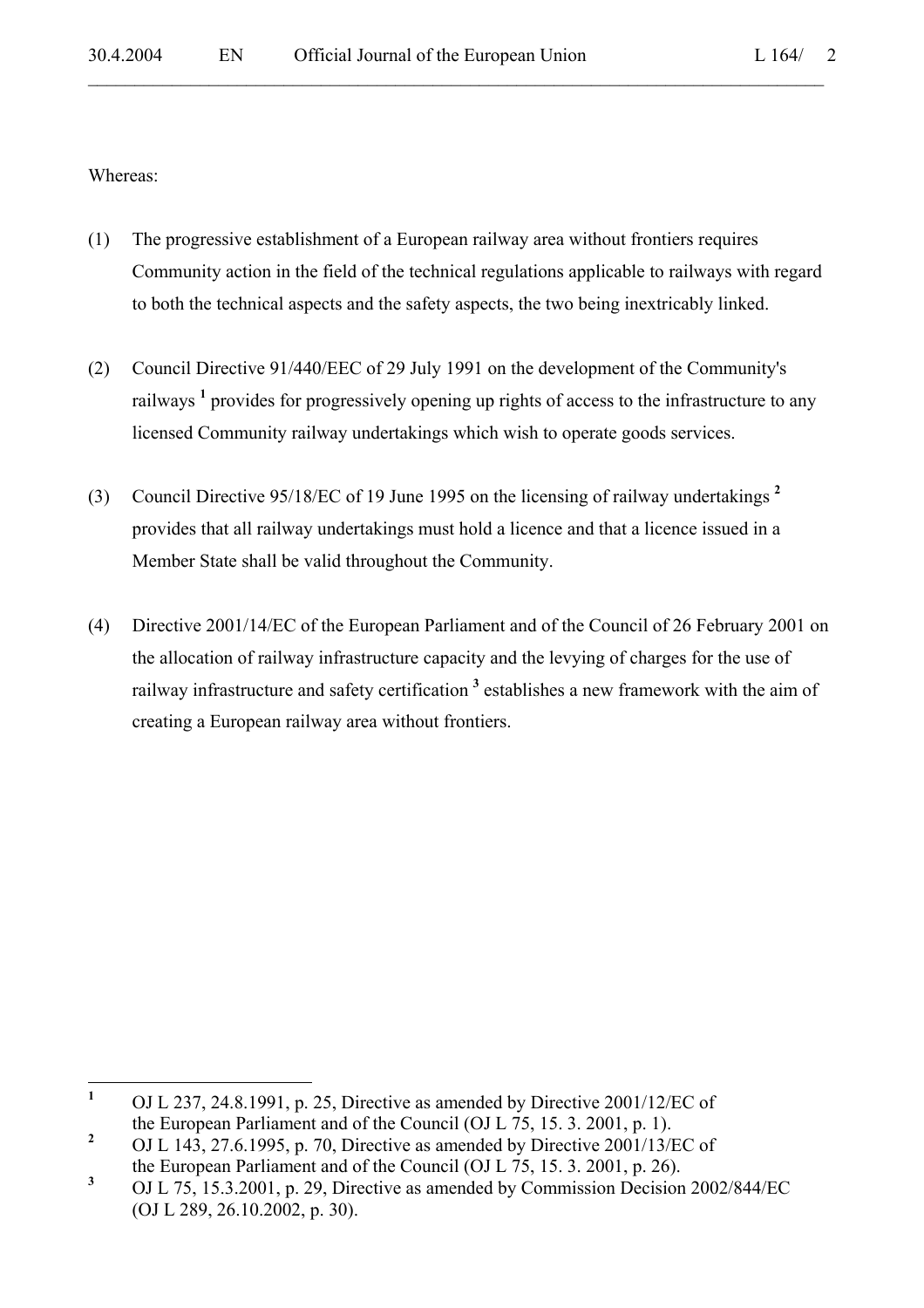- (5) The technical and operational differences between the railway systems of the Member States have compartmentalised the national rail markets and prevented dynamic development of this sector on a European scale. Council Directive 96/48/EC of 23 July 1996 on the interoperability of the Trans-European high-speed rail system **<sup>1</sup>** and Directive 2001/16/EC of the European Parliament and of the Council of 19 March 2001 on the interoperability of the Trans-European conventional rail system **<sup>2</sup>** define essential requirements and establish a mechanism for defining mandatory technical specifications for interoperability.
- (6) Simultaneous pursuit of the goals of safety and interoperability requires substantial technical work which must be led by a specialised body. That is why it is necessary to create, within the existing institutional framework and with respect for the balance of power in the Community, a European Agency responsible for railway safety and interoperability (hereinafter referred to as "the Agency"). The creation of such an Agency will provide a means of considering the safety and interoperability goals for the European rail network jointly and with a high level of expertise and in this way contributing to revitalising the railways and to the general objectives of the common transport policy.
- (7) In order to promote the establishment of a European railway area without borders and to help revitalise the railway sector while reinforcing its essential advantages in terms of safety, the Agency should contribute to the development of a genuine European railway culture and form an essential tool of dialogue, consultation and exchange between all the actors in the railway sector, having due regard for their individual competences.

 **1** OJ L 235, 17.9.1996, p. 6. Directive as amended by Regulation (EC) No 1882/2003 of the European Parliament and of the Council (OJ L 284, 31.10.2003, p. 1).

**<sup>2</sup>** OJ L 110, 20.4.2001, p. 1.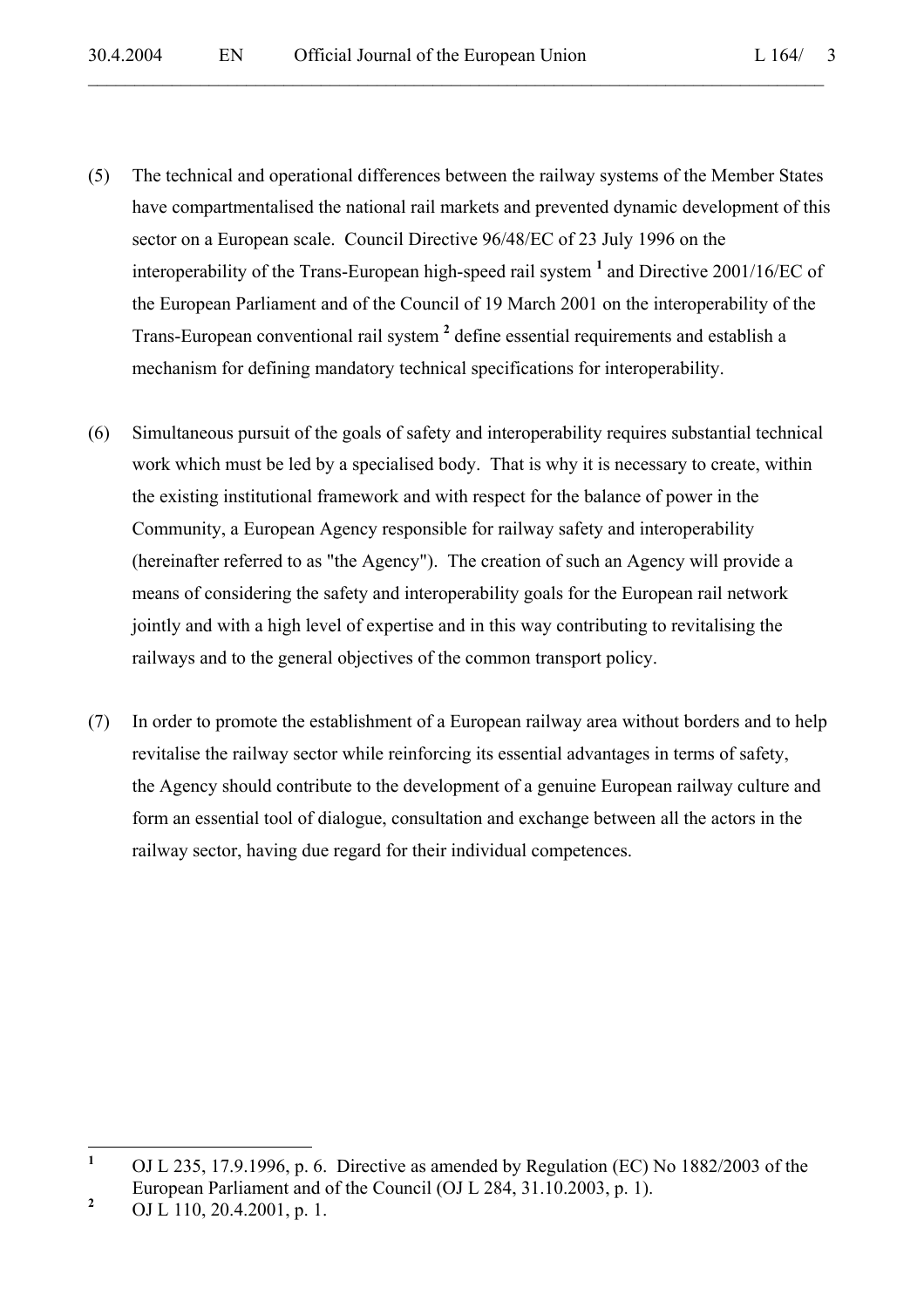(8) Directive 2004/ /EC of the European Parliament and of the Council of on safety on the Community's railways (Railway Safety Directive) **<sup>1</sup>** provides for the development of common safety indicators, common safety targets and common safety methods. Development of these tools requires independent technical expertise.

- (9) In order to facilitate the procedures for issuing safety certificates to railway undertakings, it is essential to develop a harmonised format for safety certificates and a harmonised format for applications for safety certificates.
- (10) The Railway Safety Directive provides for examination of national safety measures from the point of view of safety and interoperability. To this end, an opinion based on independent and neutral expertise is essential.
- (11) In the field of safety, it is important to ensure the greatest possible transparency and an effective flow of information. An analysis of performances, based on common indicators and linking all players in the sector, does not yet exist and such a tool should be introduced. As regards statistics, close collaboration with Eurostat is necessary.
- (12) The national railway safety organisations, regulators and other national authorities should be able to request an independent technical opinion when they require information concerning several Member States.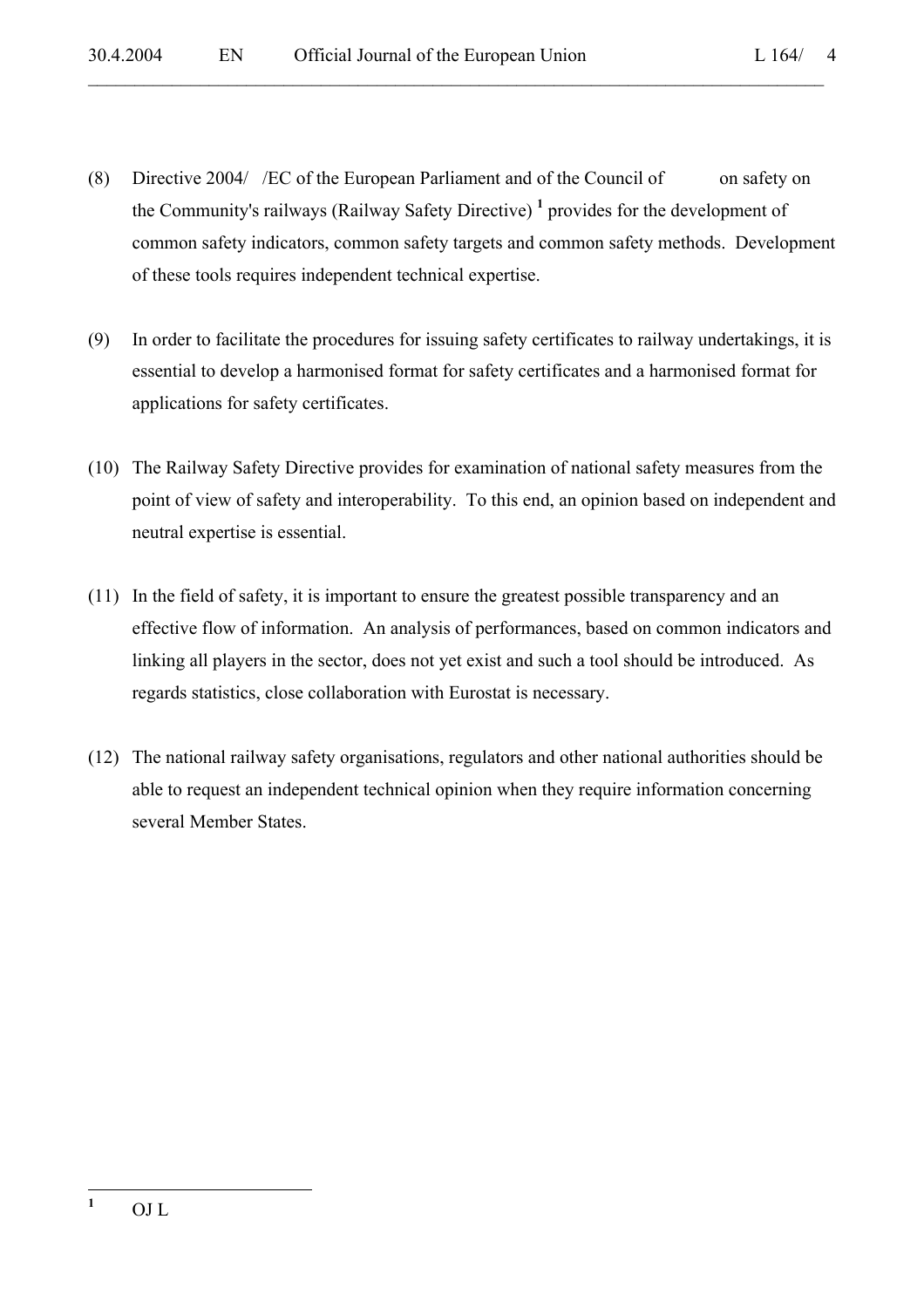(13) Directive 2001/16/EC provides that a first group of technical specifications for interoperability (TSIs) is to be drawn up not later than 20 April 2004. The Commission has given a mandate to carry out this work to the European Association for Railway Interoperability (AEIF), which brings together the manufacturers of railway equipment and the infrastructure managers and operators. Steps should be taken to preserve the experience built up by professionals from the industry in the context of the AEIF. The continuity of the work and the development of the TSIs over time requires a permanent technical framework.

- (14) The interoperability of the Trans-European network should be enhanced and the new investment projects chosen for support by the Community should be in line with the objective of interoperability set in Decision No 1692/96/EC of the European Parliament and of the Council of 23 July 1996 on Community guidelines for the development of the Trans-European transport network **<sup>1</sup>** .
- (15) In order to ensure continuity, the working parties to be set up by the Agency should rely as appropriate on the composition of the AEIF, supplemented by additional members.
- (16) Rolling stock maintenance is an important part of the safety system. There is no genuine European market for the maintenance of rail equipment owing to the lack of a system for certification of maintenance workshops. This situation adds to the costs for the sector and results in journeys without loads. A European certification system for maintenance workshops should therefore gradually be developed.

 **1** OJ L 228, 9.9.1996, p. 1. Decision as amended by Decision No 1346/2001/EC (OJ L 185, 6.7.2001, p. 1).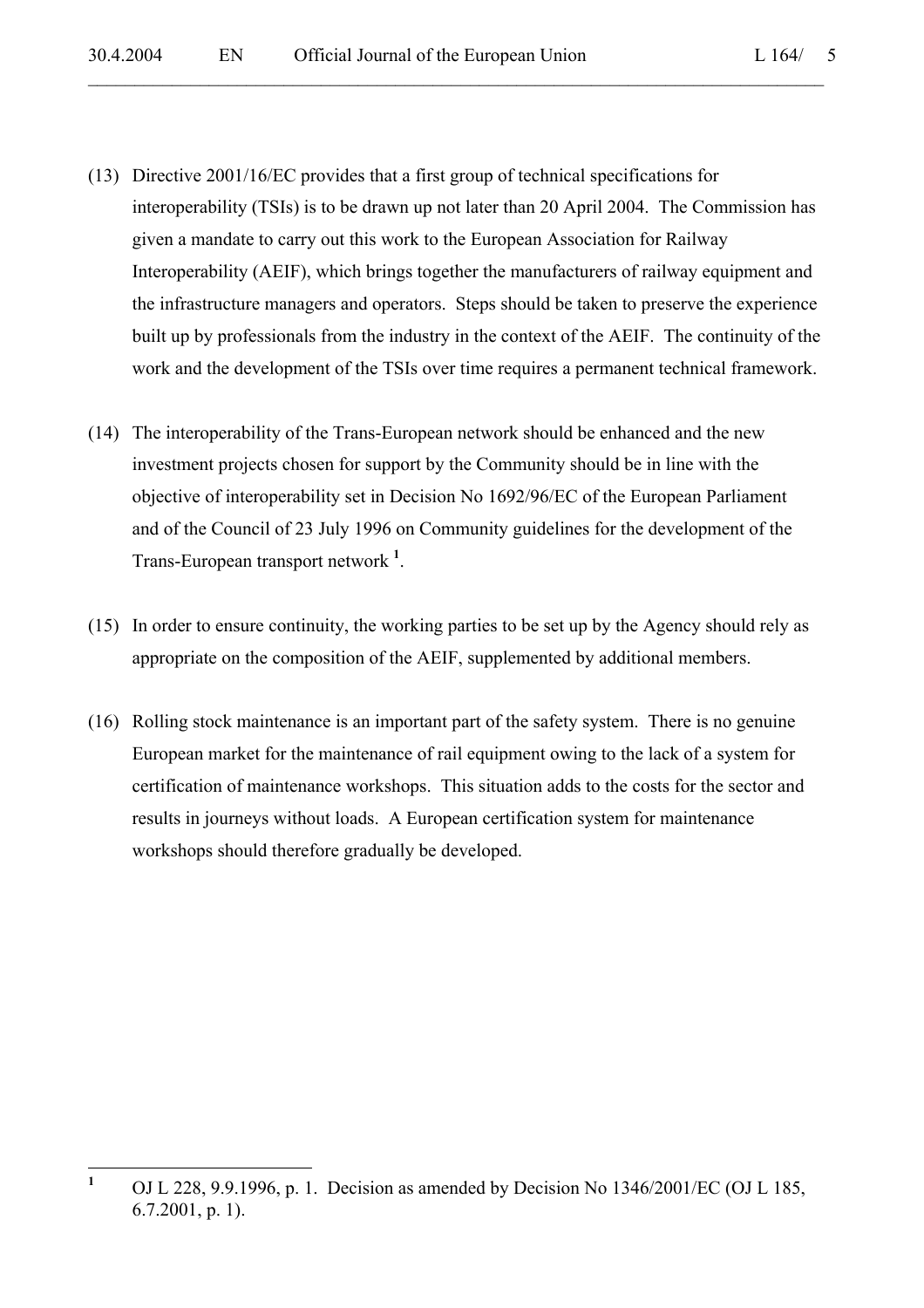(17) The vocational competences required for train drivers are a major factor in both safety and interoperability in Europe. They are also a precondition for the free movement of workers in the railway industry. This question should be tackled with respect to the existing framework for social dialogue. The Agency should provide the technical support necessary in order to take account of this aspect at European level.

- (18) Registration is first and foremost an act of recognition of the capability of rolling stock to operate under specified conditions. The registration should be transparent and non-discriminatory and fall within the competence of the public authorities. The Agency should provide technical support in order to establish a system for registration.
- (19) In order to ensure the greatest possible transparency and equal access for all parties to relevant information, the documents envisaged for the interoperability process should be accessible to the public. The same applies to licences and safety certificates. The Agency should provide an efficient means of exchanging this information.
- (20) Promotion of innovation in the field of railway safety and interoperability is an important task which the Agency should encourage. Any financial assistance provided within the framework of the Agency's activities in this respect should not lead to any distortion in the relevant market.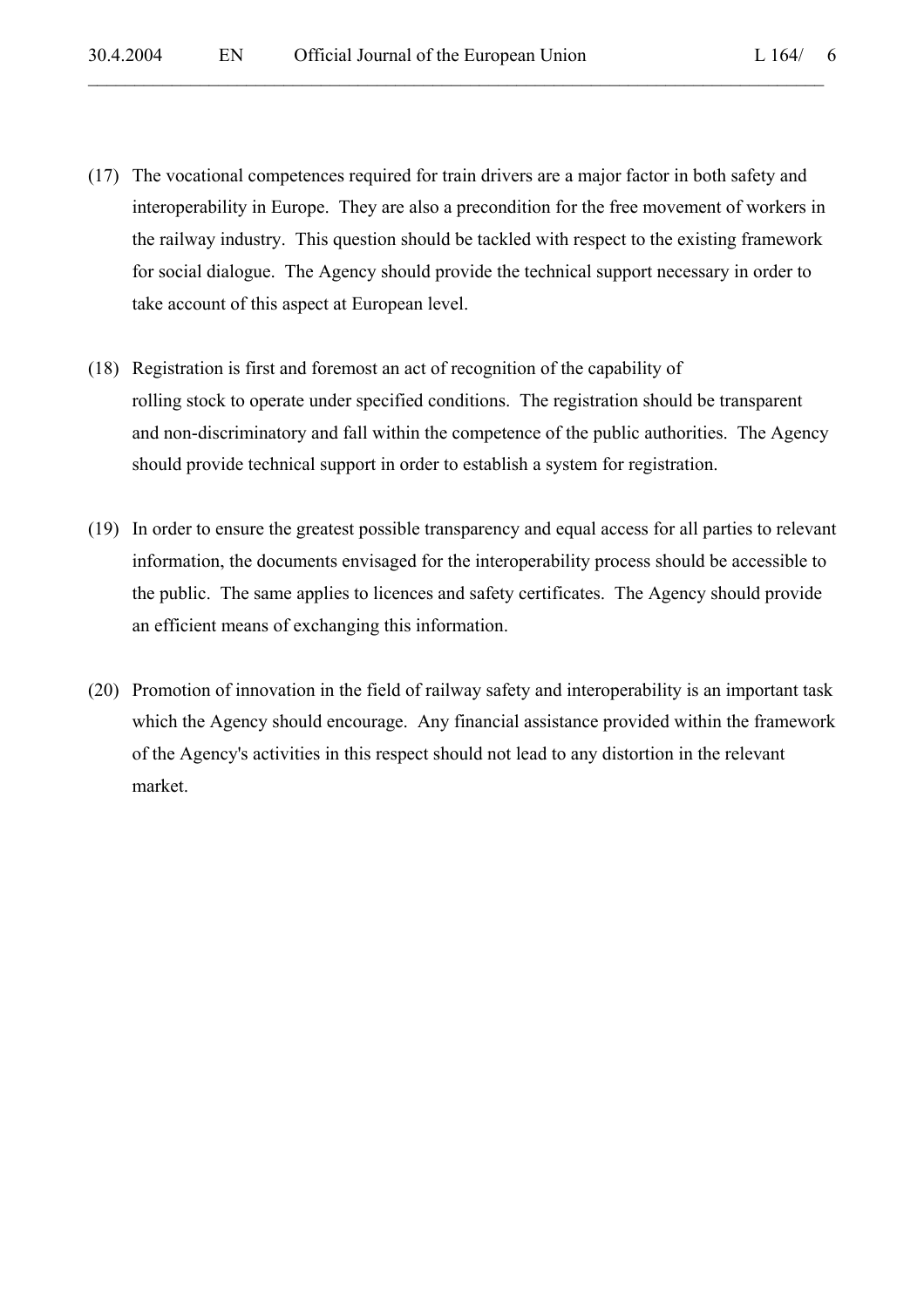(21) In order to perform its tasks properly, the Agency should have legal personality and an autonomous budget funded mainly through a contribution by the Community. In order to ensure independence in its daily management and in the opinions and recommendations which it issues, the Agency's Executive Director should have full responsibility and the Agency's staff should be independent.

- (22) In order to ensure effectively the accomplishment of the functions of the Agency, the Member States and the Commission should be represented on an Administrative Board vested with the necessary powers to establish the budget, verify its execution, adopt the appropriate financial rules, establish transparent working procedures for decision-making by the Agency, approve its work programme, adopt its budget, define a policy for visits to the Member States and appoint the Executive Director.
- (23) In order to guarantee the transparency of the Administrative Board's decisions, representatives of the sectors concerned should attend its deliberations, but without the right to vote, that right being reserved to the representatives of public authorities who are answerable to the democratic control authorities. The representatives of the sector should be appointed by the Commission on the basis of their representativeness at European level for railway undertakings, infrastructure managers, railway industry, workers unions, passengers and freight customers.
- (24) The Agency's work should be transparent. Effective control by the European Parliament should be ensured and, to this end, the European Parliament should have the possibility of hearing the Executive Director of the Agency. The Agency should also apply the relevant Community legislation concerning public access to documents.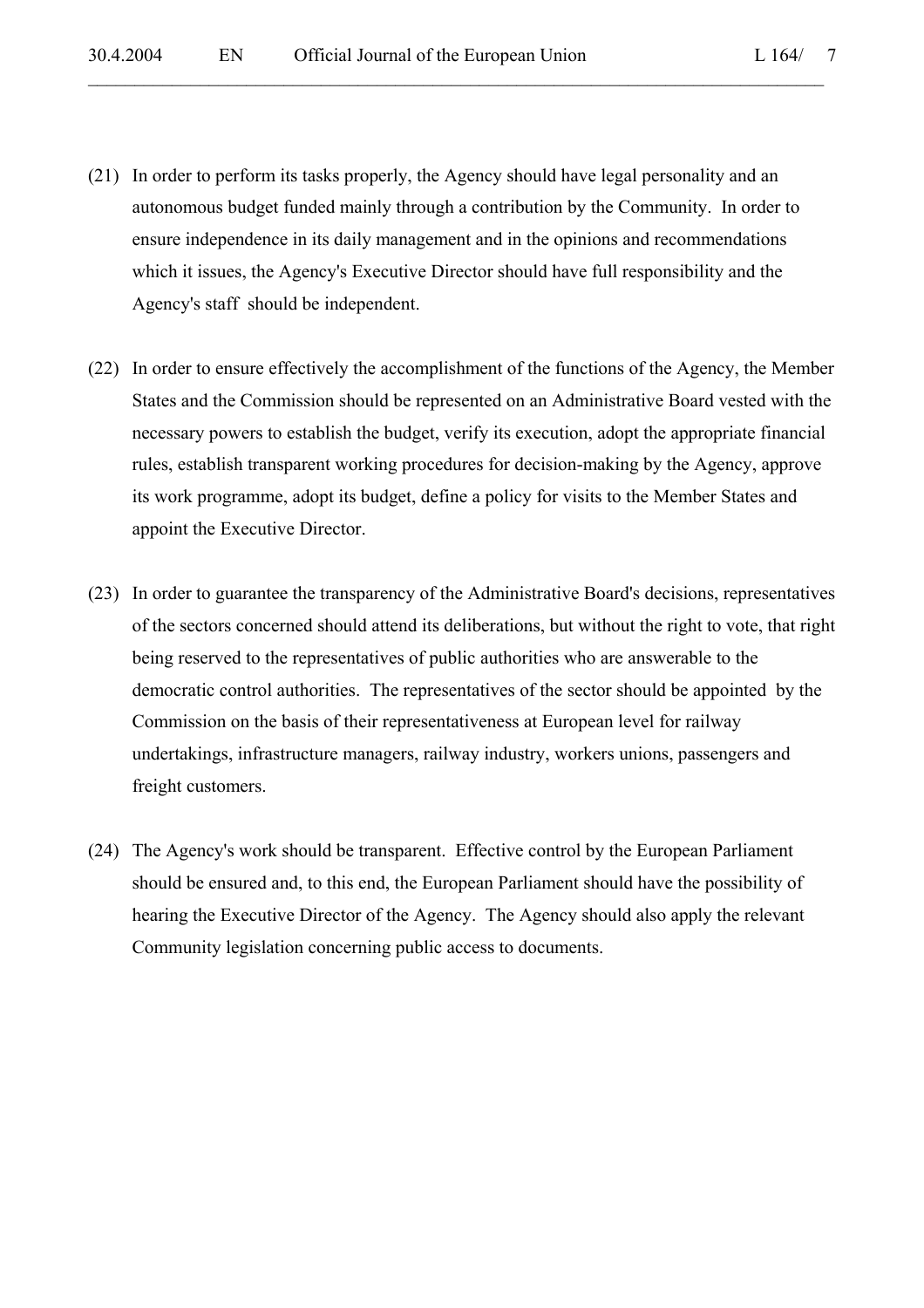- (25) Over the past years, as more decentralised agencies have been created, the budgetary authority has looked to improve transparency and control over the management of the Community funding allocated to them, in particular concerning the budgetisation of the fees, financial control, power of discharge, pension scheme contributions and the internal budgetary procedure (code of conduct). In a similar way, Regulation (EC) No 1073/1999 of the European Parliament and of the Council of 25 May 1999 concerning investigations conducted by the European Anti-Fraud Office (OLAF)<sup>1</sup> should apply without restriction to the Agency, which should accede to the Interinstitutional Agreement of 25 May 1999 between the European Parliament, the Council of the European Union and the Commission of the European Communities concerning internal investigations by the European Anti-Fraud Office **<sup>2</sup>** .
- (26) Since the objectives of the action proposed, namely to establish a specialised body to formulate common solutions on matters concerning railway safety and interoperability, cannot be sufficiently achieved by the Member States by reason of the joint nature of the work to be done, and can therefore be better achieved at Community level, the Community may adopt measures in accordance with the principle of subsidiarity as set out in Article 5 of the Treaty. In accordance with the principle of proportionality as set out in that Article, this Regulation does not go beyond what is necessary in order to achieve those objectives,

HAVE ADOPTED THIS REGULATION:

 **1** OJ L 136, 31.5.1999, p. 1.

**<sup>2</sup>** OJ L 136, 31.5.1999, p. 15.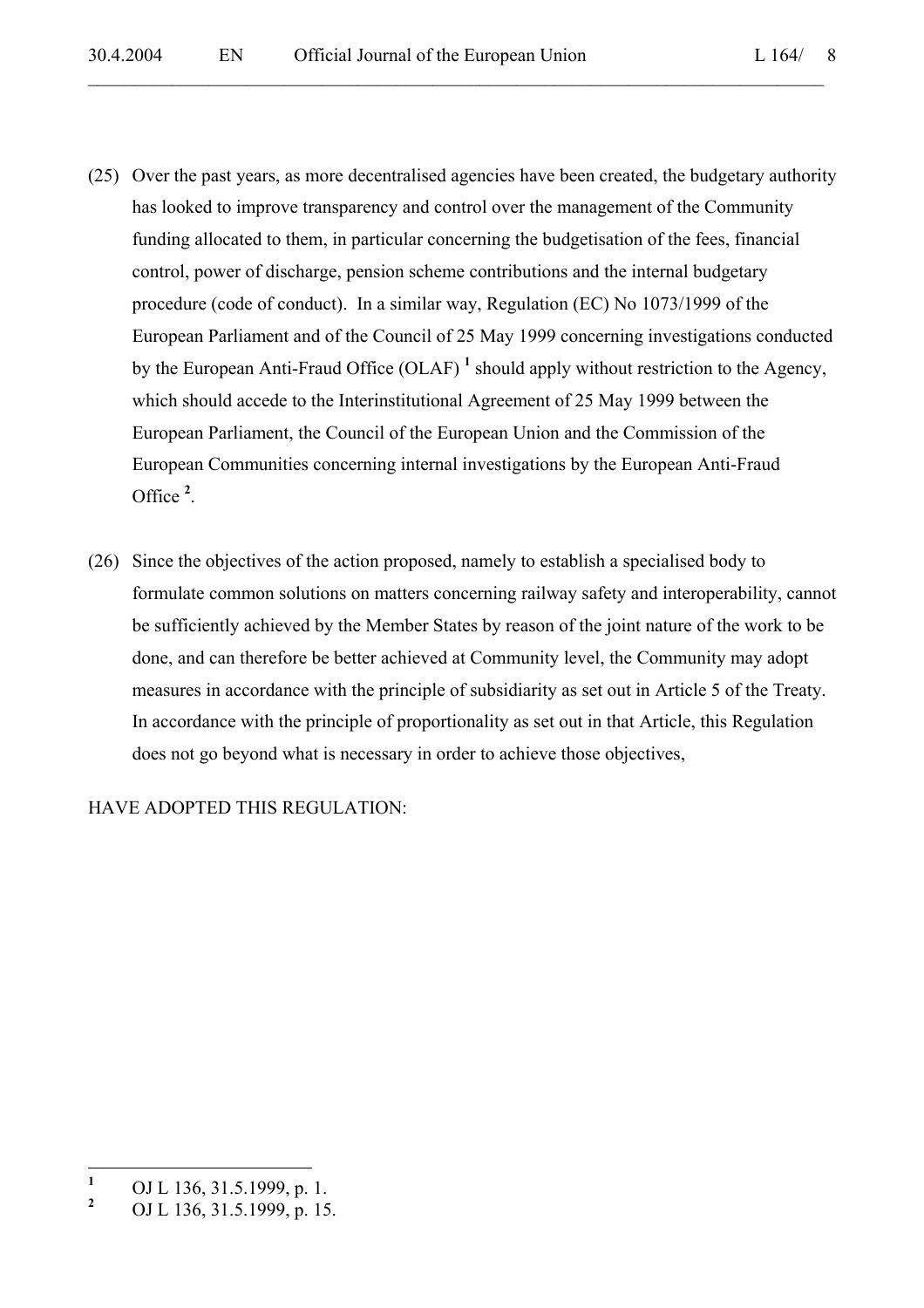### CHAPTER 1

 $\mathcal{L}_\mathcal{L} = \mathcal{L}_\mathcal{L} = \mathcal{L}_\mathcal{L} = \mathcal{L}_\mathcal{L} = \mathcal{L}_\mathcal{L} = \mathcal{L}_\mathcal{L} = \mathcal{L}_\mathcal{L} = \mathcal{L}_\mathcal{L} = \mathcal{L}_\mathcal{L} = \mathcal{L}_\mathcal{L} = \mathcal{L}_\mathcal{L} = \mathcal{L}_\mathcal{L} = \mathcal{L}_\mathcal{L} = \mathcal{L}_\mathcal{L} = \mathcal{L}_\mathcal{L} = \mathcal{L}_\mathcal{L} = \mathcal{L}_\mathcal{L}$ 

#### PRINCIPLES

#### Article 1

#### Establishment and objectives of the Agency

This Regulation establishes a European Railway Agency, hereinafter referred to as "the Agency".

The objective of the Agency shall be to contribute, on technical matters, to the implementation of the Community legislation aimed at improving the competitive position of the railway sector by enhancing the level of interoperability of railway systems and at developing a common approach to safety on the European railway system, in order to contribute to creating a European railway area without frontiers and guaranteeing a high level of safety.

In pursuing these objectives, the Agency shall take full account of the process of enlargement of the European Union and of the specific constraints relating to rail links with third countries.

The Agency shall have sole responsibility in the context of the functions and powers assigned to it.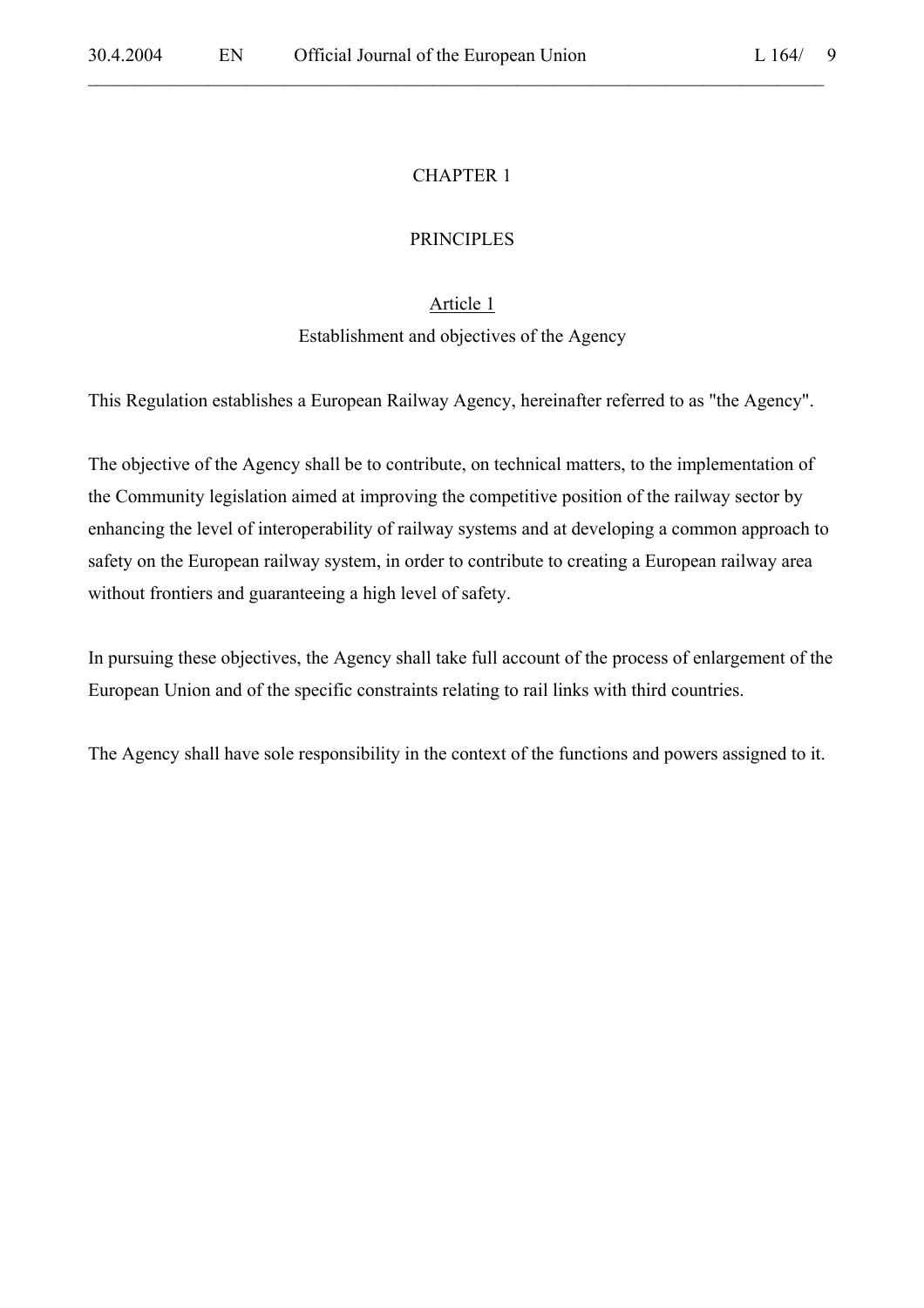$\mathcal{L}_\mathcal{L} = \mathcal{L}_\mathcal{L} = \mathcal{L}_\mathcal{L} = \mathcal{L}_\mathcal{L} = \mathcal{L}_\mathcal{L} = \mathcal{L}_\mathcal{L} = \mathcal{L}_\mathcal{L} = \mathcal{L}_\mathcal{L} = \mathcal{L}_\mathcal{L} = \mathcal{L}_\mathcal{L} = \mathcal{L}_\mathcal{L} = \mathcal{L}_\mathcal{L} = \mathcal{L}_\mathcal{L} = \mathcal{L}_\mathcal{L} = \mathcal{L}_\mathcal{L} = \mathcal{L}_\mathcal{L} = \mathcal{L}_\mathcal{L}$ 

#### Type of acts of the Agency

The Agency may:

- (a) address recommendations to the Commission concerning the application of Articles 6, 7, 12, 14, 16, 17 and 18;
- (b) issue opinions to the Commission pursuant to Articles 8, 13 and 15, and to the authorities concerned in the Member States pursuant to Article 10.

#### Article 3

#### Composition of the working parties

1. For drawing up the recommendations provided for in Articles 6, 7, 12, 14, 16, 17 and 18, the Agency shall establish a limited number of working parties. These working parties shall take as a basis, on the one hand, the expertise built up by professionals from the railway sector, in particular the experience gained by the European Association for Railway Interoperability (AEIF), and, on the other hand, the expertise of the competent national authorities. The Agency shall ensure that its working parties are competent and representative and that they include adequate representation of those sectors of the industry and of those users which will be affected by measures which might be proposed by the Commission on the basis of the recommendations addressed to it by the Agency. The work of the working parties shall be transparent.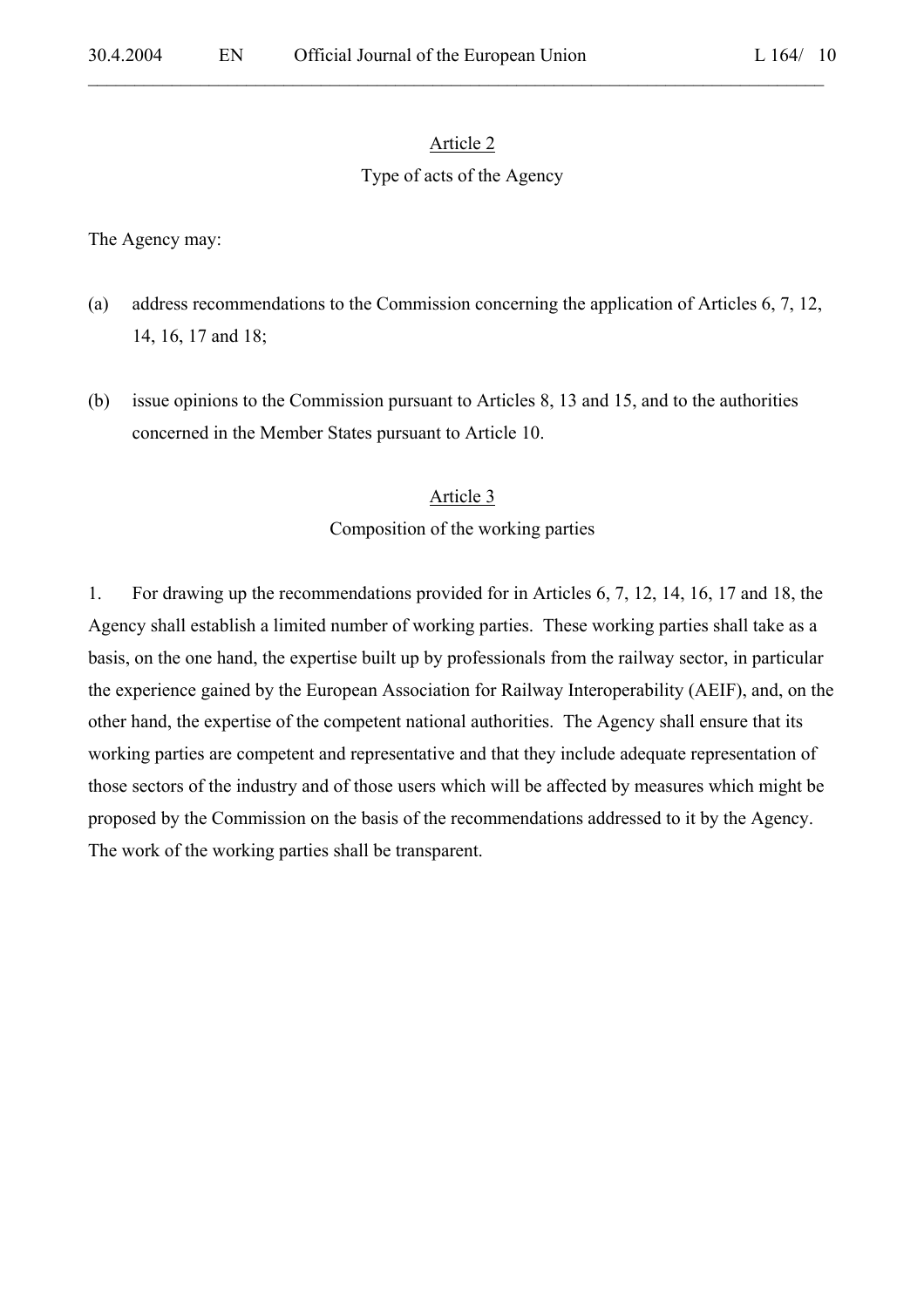Whenever the work provided for in Articles 6, 12, 16 and 17 has a direct impact on the working conditions, health and safety of workers in the industry, representatives from the workers' organisations shall participate in the relevant working parties.

 $\mathcal{L}_\mathcal{L} = \mathcal{L}_\mathcal{L} = \mathcal{L}_\mathcal{L} = \mathcal{L}_\mathcal{L} = \mathcal{L}_\mathcal{L} = \mathcal{L}_\mathcal{L} = \mathcal{L}_\mathcal{L} = \mathcal{L}_\mathcal{L} = \mathcal{L}_\mathcal{L} = \mathcal{L}_\mathcal{L} = \mathcal{L}_\mathcal{L} = \mathcal{L}_\mathcal{L} = \mathcal{L}_\mathcal{L} = \mathcal{L}_\mathcal{L} = \mathcal{L}_\mathcal{L} = \mathcal{L}_\mathcal{L} = \mathcal{L}_\mathcal{L}$ 

2. The Agency shall forward the adopted work programme to the representative bodies from the railway sector acting on a European level. The list of these bodies shall be drawn up by the Committee referred to in Article 21 of Directive 96/48/EC. Each body and/or group of bodies shall forward to the Agency a list of the most qualified experts mandated to represent them in each working party.

3. The national safety authorities defined in Article 16 of the Railway Safety Directive shall appoint their representatives for the working parties in which they wish to participate.

4. The Agency may, if necessary, add to the working parties independent experts recognised as competent in the field concerned.

5. The working parties shall be chaired by a representative of the Agency.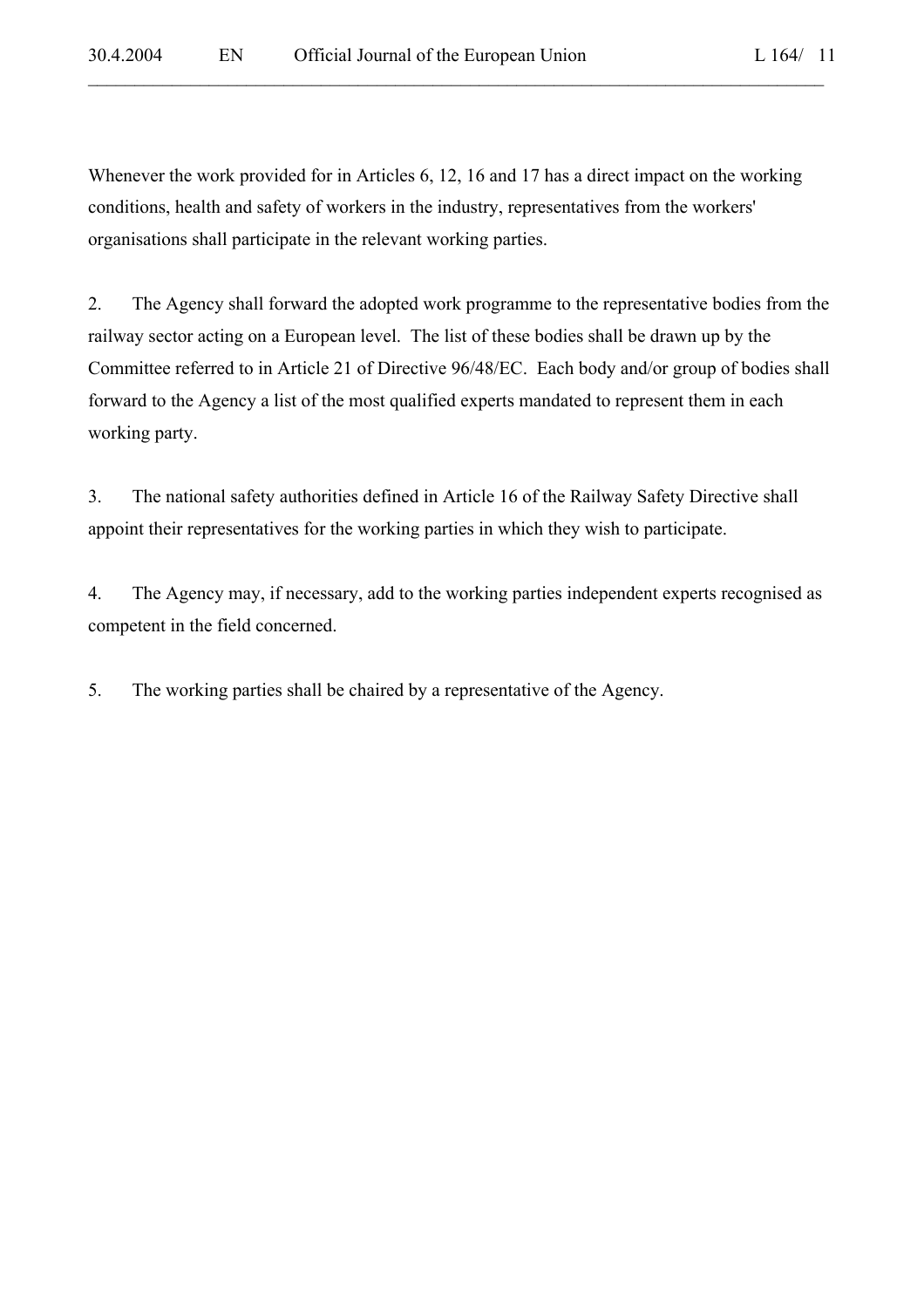$\mathcal{L}_\mathcal{L} = \mathcal{L}_\mathcal{L} = \mathcal{L}_\mathcal{L} = \mathcal{L}_\mathcal{L} = \mathcal{L}_\mathcal{L} = \mathcal{L}_\mathcal{L} = \mathcal{L}_\mathcal{L} = \mathcal{L}_\mathcal{L} = \mathcal{L}_\mathcal{L} = \mathcal{L}_\mathcal{L} = \mathcal{L}_\mathcal{L} = \mathcal{L}_\mathcal{L} = \mathcal{L}_\mathcal{L} = \mathcal{L}_\mathcal{L} = \mathcal{L}_\mathcal{L} = \mathcal{L}_\mathcal{L} = \mathcal{L}_\mathcal{L}$ 

# Article 4 Consultation of the social partners

Whenever the work provided for in Articles 6, 7, 12, 16 and 17 has a direct impact on the social environment or working conditions of workers in the industry, the Agency shall consult the social partners within the framework of the sectoral dialogue committee set up pursuant to Decision 98/500/EC **<sup>1</sup>** .

These consultations shall be held before the Agency submits its recommendations to the Commission. The Agency shall take due account of these consultations, and shall, at all times, be available to expound on its recommendations. The opinions expressed by the sectoral dialogue committee shall be forwarded by the Agency to the Commission and by the Commission to the committee referred to in Article 21 of Directive 96/48/EC.

# Article 5

Consultation of rail freight customers and passengers

Whenever the work provided for in Articles 6 and 12 has a direct impact on rail freight customers and passengers, the Agency shall consult the organisations representing them. The list of organisations to be consulted shall be drawn up by the committee referred to in Article 21 of Directive 96/48/EC.

 **1** Commission Decision 98/500/EC of 20 May 1998 on the establishment of Sectoral Dialogue Committees promoting the dialogue between the social partners at European level (OJ L 225, 12.8.1998, p. 27).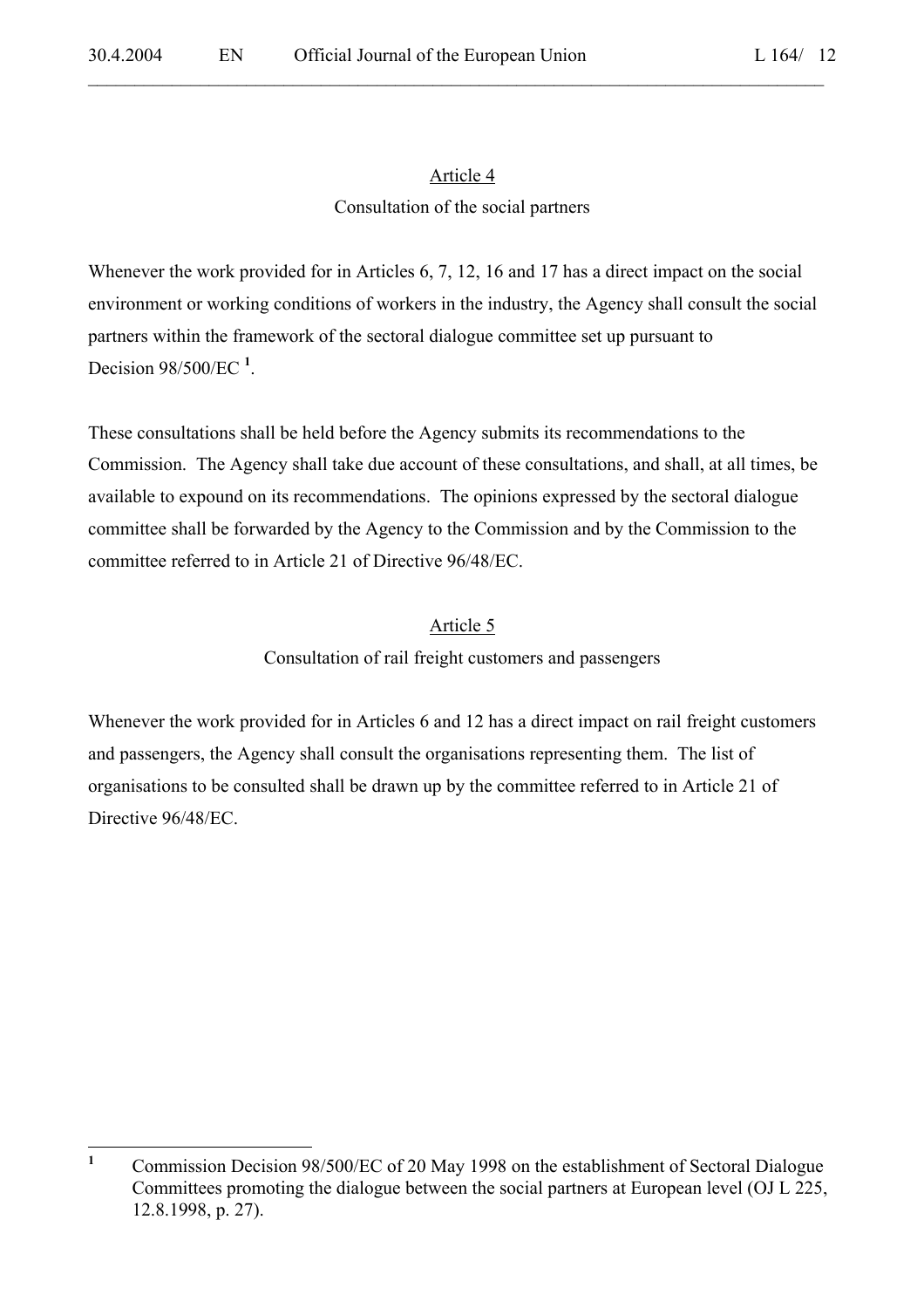These consultations shall be held before the Agency submits its proposals to the Commission. The Agency shall take due account of these consultations, and shall, at all times, be available to expound on its proposals. The opinions expressed by the organisations concerned shall be forwarded by the Agency to the Commission and by the Commission to the committee referred to in Article 21 of Directive 96/48/EC.

 $\mathcal{L}_\mathcal{L} = \mathcal{L}_\mathcal{L} = \mathcal{L}_\mathcal{L} = \mathcal{L}_\mathcal{L} = \mathcal{L}_\mathcal{L} = \mathcal{L}_\mathcal{L} = \mathcal{L}_\mathcal{L} = \mathcal{L}_\mathcal{L} = \mathcal{L}_\mathcal{L} = \mathcal{L}_\mathcal{L} = \mathcal{L}_\mathcal{L} = \mathcal{L}_\mathcal{L} = \mathcal{L}_\mathcal{L} = \mathcal{L}_\mathcal{L} = \mathcal{L}_\mathcal{L} = \mathcal{L}_\mathcal{L} = \mathcal{L}_\mathcal{L}$ 

### CHAPTER 2

# SAFETY

#### Article 6

# Technical support

1. The Agency shall recommend to the Commission the common safety methods (CSMs) and the common safety targets (CSTs) provided for in Articles 6 and 7 of the Railway Safety Directive.

2. The Agency shall recommend to the Commission, at the request of the Commission or of the committee referred to in Article 21 of Directive 96/48/EC or on its own initiative, other measures in the field of safety.

3. For the transitional period preceding adoption of the CSTs, of the CSMs and of the technical specifications for interoperability (TSIs), as well as for matters concerning equipment and infrastructure not covered by the TSIs, the Agency may submit any appropriate recommendation to the Commission. The Agency shall ensure consistency between these recommendations and the TSIs already existing or being drawn up.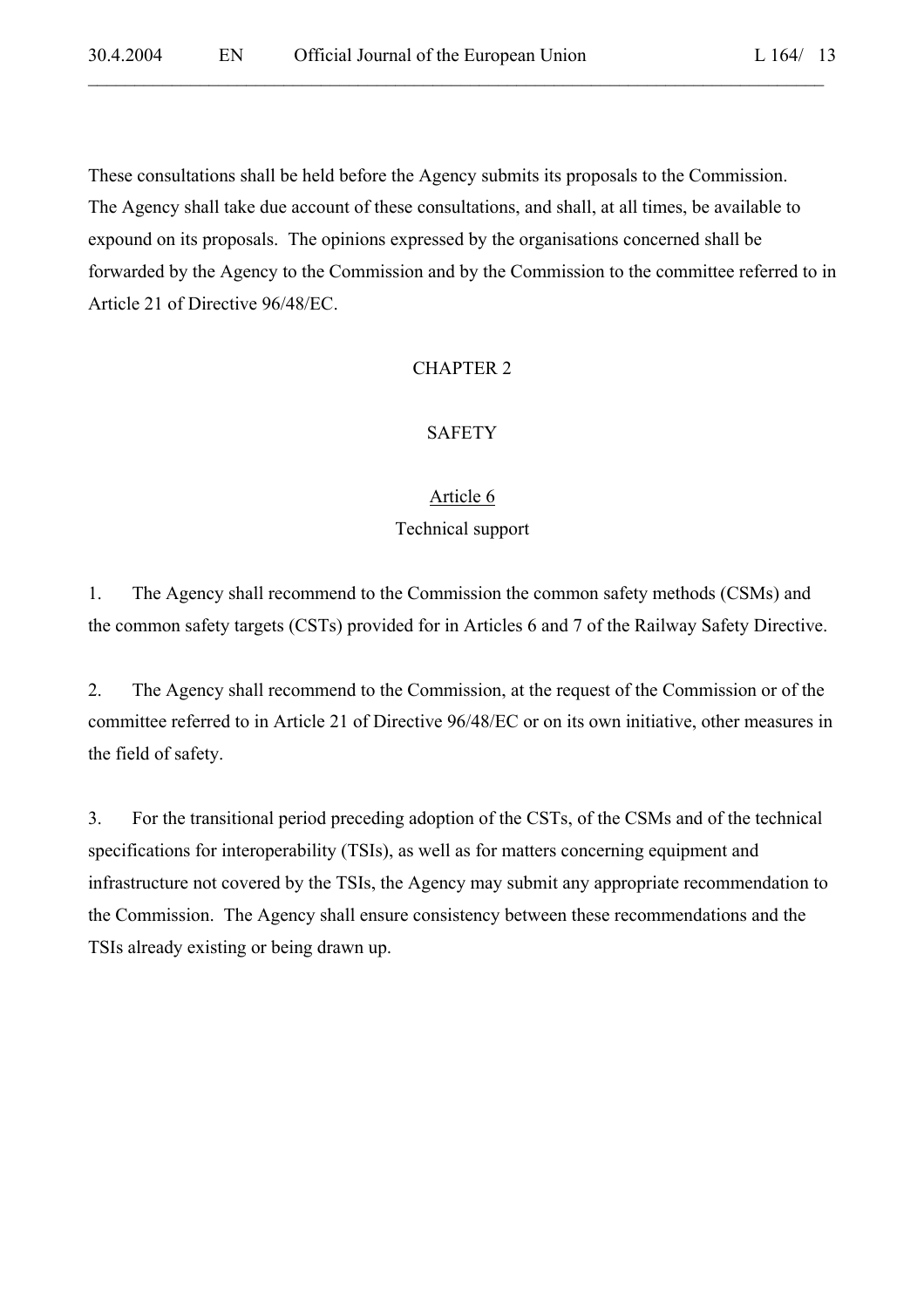4. The Agency shall present a detailed cost-benefit analysis in support of the recommendations

which it submits pursuant to this Article.

 $\mathcal{L}_\mathcal{L} = \mathcal{L}_\mathcal{L} = \mathcal{L}_\mathcal{L} = \mathcal{L}_\mathcal{L} = \mathcal{L}_\mathcal{L} = \mathcal{L}_\mathcal{L} = \mathcal{L}_\mathcal{L} = \mathcal{L}_\mathcal{L} = \mathcal{L}_\mathcal{L} = \mathcal{L}_\mathcal{L} = \mathcal{L}_\mathcal{L} = \mathcal{L}_\mathcal{L} = \mathcal{L}_\mathcal{L} = \mathcal{L}_\mathcal{L} = \mathcal{L}_\mathcal{L} = \mathcal{L}_\mathcal{L} = \mathcal{L}_\mathcal{L}$ 

5. The Agency shall organise and facilitate cooperation between the national safety authorities and the investigating bodies defined in Articles 16 and 21 of the Railway Safety Directive.

# Article 7

# Safety certificates

With a view to the application of Articles 10 and 15 of the Railway Safety Directive concerning the harmonisation of safety certificates, the Agency shall draft and recommend a harmonised format for safety certificates, including an electronic version, and a harmonised format for applications for safety certificates, including a list of the essential details to be provided.

# Article 8

# National safety rules

1. At the request of the Commission, the Agency shall carry out a technical examination of the new national safety rules submitted to the Commission in accordance with Article 8 of the Railway Safety Directive.

2. The Agency shall examine the compatibility of the abovementioned rules with the CSMs defined by the Railway Safety Directive and with the TSIs in force. The Agency shall also examine whether these rules enable the CSTs defined by the said Directive to be achieved.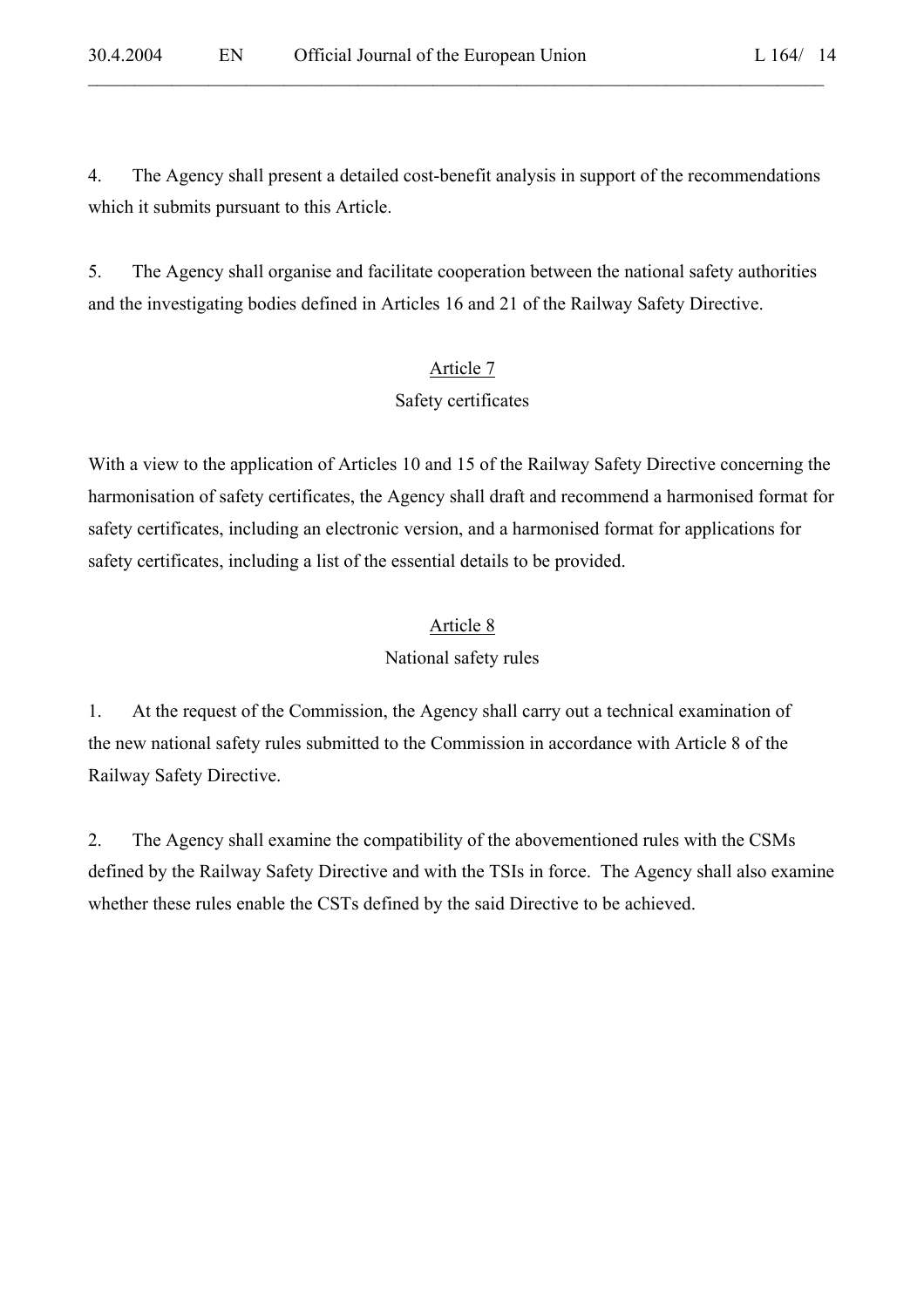3. If, after taking account of the reasons given by the Member State, the Agency considers that any of these rules either is incompatible with the TSIs or the CSMs or does not allow CSTs to be reached, it shall submit an opinion to the Commission within two months of transmission of the rules to the Agency by the Commission.

 $\mathcal{L}_\mathcal{L} = \mathcal{L}_\mathcal{L} = \mathcal{L}_\mathcal{L} = \mathcal{L}_\mathcal{L} = \mathcal{L}_\mathcal{L} = \mathcal{L}_\mathcal{L} = \mathcal{L}_\mathcal{L} = \mathcal{L}_\mathcal{L} = \mathcal{L}_\mathcal{L} = \mathcal{L}_\mathcal{L} = \mathcal{L}_\mathcal{L} = \mathcal{L}_\mathcal{L} = \mathcal{L}_\mathcal{L} = \mathcal{L}_\mathcal{L} = \mathcal{L}_\mathcal{L} = \mathcal{L}_\mathcal{L} = \mathcal{L}_\mathcal{L}$ 

### Article 9

#### Monitoring of safety performance

1. The Agency shall establish a network with the national authorities responsible for safety and the national authorities responsible for the investigations provided for by the Railway Safety Directive in order to define the content of the common safety indicators listed in Annex I to that Directive and to collect relevant data on railway safety.

2. On the basis of the common safety indicators, national reports on safety and accidents and its own information, the Agency shall submit every two years a report on safety performance, which shall be made public. The first such report shall be published during the Agency's third year of operation.

3. The Agency shall draw on the data collected by Eurostat and shall cooperate with Eurostat to avoid any duplication of work and to ensure methodological consistency between the common safety indicators and the indicators used in other modes of transport.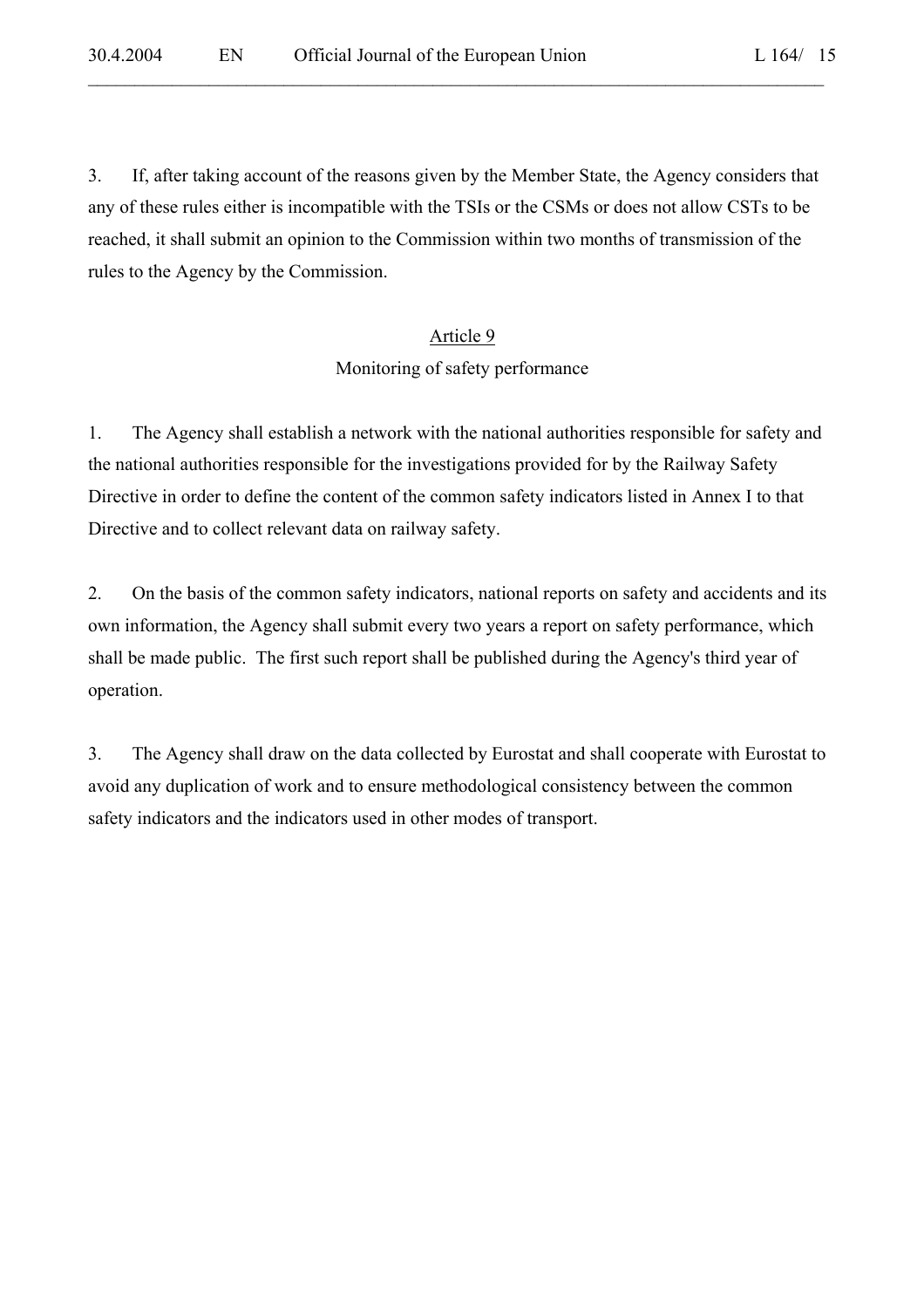$\mathcal{L}_\mathcal{L} = \mathcal{L}_\mathcal{L} = \mathcal{L}_\mathcal{L} = \mathcal{L}_\mathcal{L} = \mathcal{L}_\mathcal{L} = \mathcal{L}_\mathcal{L} = \mathcal{L}_\mathcal{L} = \mathcal{L}_\mathcal{L} = \mathcal{L}_\mathcal{L} = \mathcal{L}_\mathcal{L} = \mathcal{L}_\mathcal{L} = \mathcal{L}_\mathcal{L} = \mathcal{L}_\mathcal{L} = \mathcal{L}_\mathcal{L} = \mathcal{L}_\mathcal{L} = \mathcal{L}_\mathcal{L} = \mathcal{L}_\mathcal{L}$ 

# Article 10

# Technical opinions

1. The national regulatory bodies referred to in Article 30 of Directive 2001/14/EC may request a technical opinion from the Agency concerning the safety-related aspects of matters drawn to their attention.

2. The committees provided for in Article 35 of Directive 2001/14/EC and Article 11a of Directive 91/440/EEC may request a technical opinion from the Agency concerning safety-related aspects within their respective areas of competence.

3. The Agency shall give its opinion within two months. This opinion shall be made public by the Agency in a version from which all commercially confidential material has been removed.

# Article 11

# Public database of documents

1. The Agency shall be responsible for keeping a public database of the following documents:

(a) the licences issued in accordance with Directive 95/18/EC;

(b) the safety certificates issued in accordance with Article 10 of the Railway Safety Directive;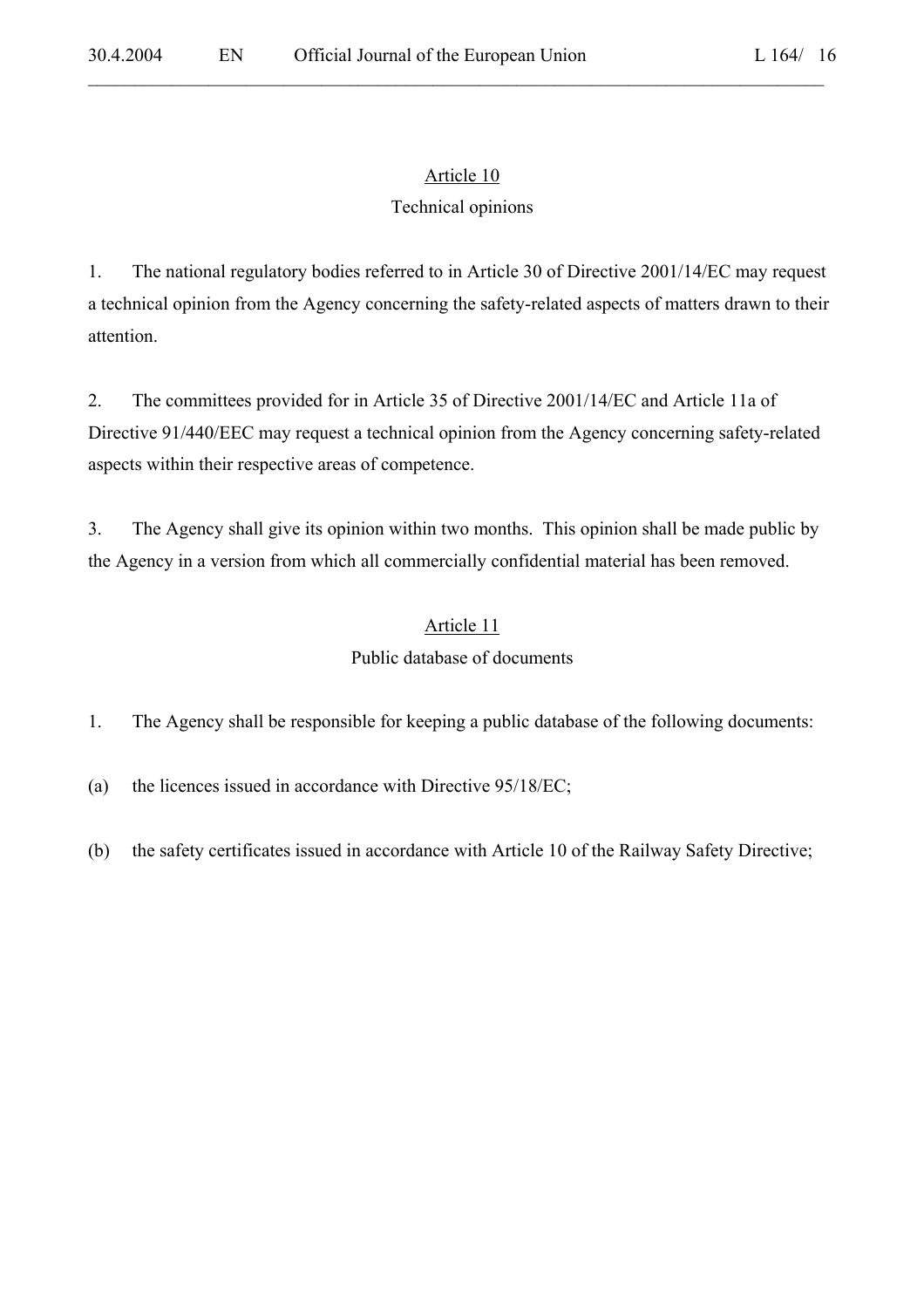(c) the investigation reports sent to the Agency in accordance with Article 24 of the Railway Safety Directive;

 $\mathcal{L}_\mathcal{L} = \mathcal{L}_\mathcal{L} = \mathcal{L}_\mathcal{L} = \mathcal{L}_\mathcal{L} = \mathcal{L}_\mathcal{L} = \mathcal{L}_\mathcal{L} = \mathcal{L}_\mathcal{L} = \mathcal{L}_\mathcal{L} = \mathcal{L}_\mathcal{L} = \mathcal{L}_\mathcal{L} = \mathcal{L}_\mathcal{L} = \mathcal{L}_\mathcal{L} = \mathcal{L}_\mathcal{L} = \mathcal{L}_\mathcal{L} = \mathcal{L}_\mathcal{L} = \mathcal{L}_\mathcal{L} = \mathcal{L}_\mathcal{L}$ 

(d) the national safety rules notified to the Commission in accordance with Article 8 of the Railway Safety Directive.

2. The national authorities responsible for issuing the documents referred to in paragraph 1(a) and (b) shall notify the Agency within one month of each individual decision to issue, renew, amend or revoke them.

3. The Agency may add to this public database any public document or link relevant to the objectives of this Regulation.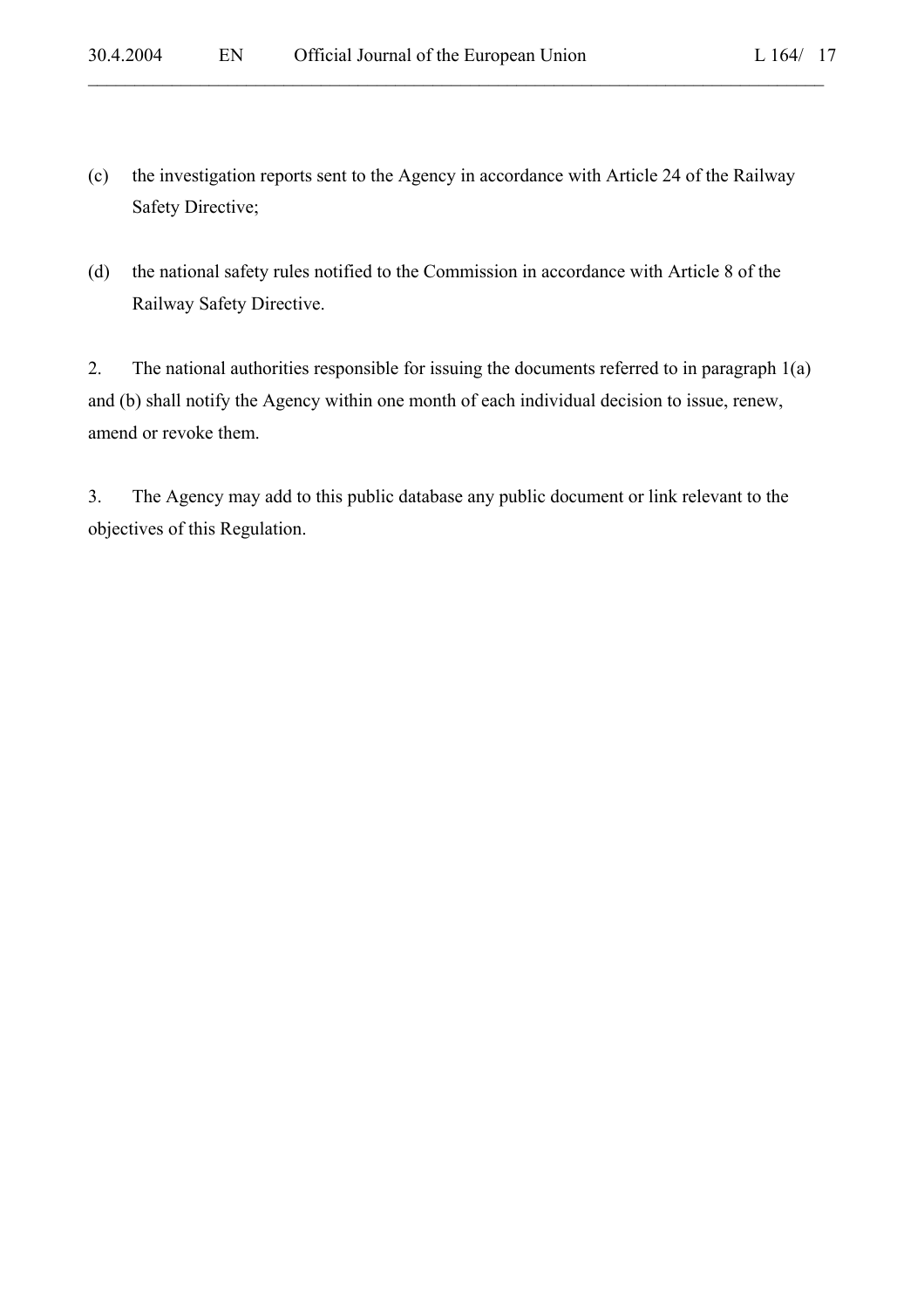# CHAPTER 3

 $\mathcal{L}_\mathcal{L} = \mathcal{L}_\mathcal{L} = \mathcal{L}_\mathcal{L} = \mathcal{L}_\mathcal{L} = \mathcal{L}_\mathcal{L} = \mathcal{L}_\mathcal{L} = \mathcal{L}_\mathcal{L} = \mathcal{L}_\mathcal{L} = \mathcal{L}_\mathcal{L} = \mathcal{L}_\mathcal{L} = \mathcal{L}_\mathcal{L} = \mathcal{L}_\mathcal{L} = \mathcal{L}_\mathcal{L} = \mathcal{L}_\mathcal{L} = \mathcal{L}_\mathcal{L} = \mathcal{L}_\mathcal{L} = \mathcal{L}_\mathcal{L}$ 

#### INTEROPERABILITY

### Article 12

#### Technical support provided by the Agency

The Agency shall contribute to the development and implementation of rail interoperability in accordance with the principles and definitions laid down in Directives 96/48/EC and 2001/16/EC. To this end, the Agency shall:

- (a) organise and conduct, on a mandate from the Commission, the work of the working parties referred to in Article 3 on drafting the TSIs and forward the draft TSIs to the Commission;
- (b) ensure that the TSIs are adapted to technical progress and market trends and to the social requirements and propose to the Commission the amendments to the TSIs which it considers necessary;
- (c) ensure coordination between the development and updating of the TSIs on the one hand and the development of the European standards which prove necessary for interoperability on the other and maintain the relevant contacts with the European standardisation bodies;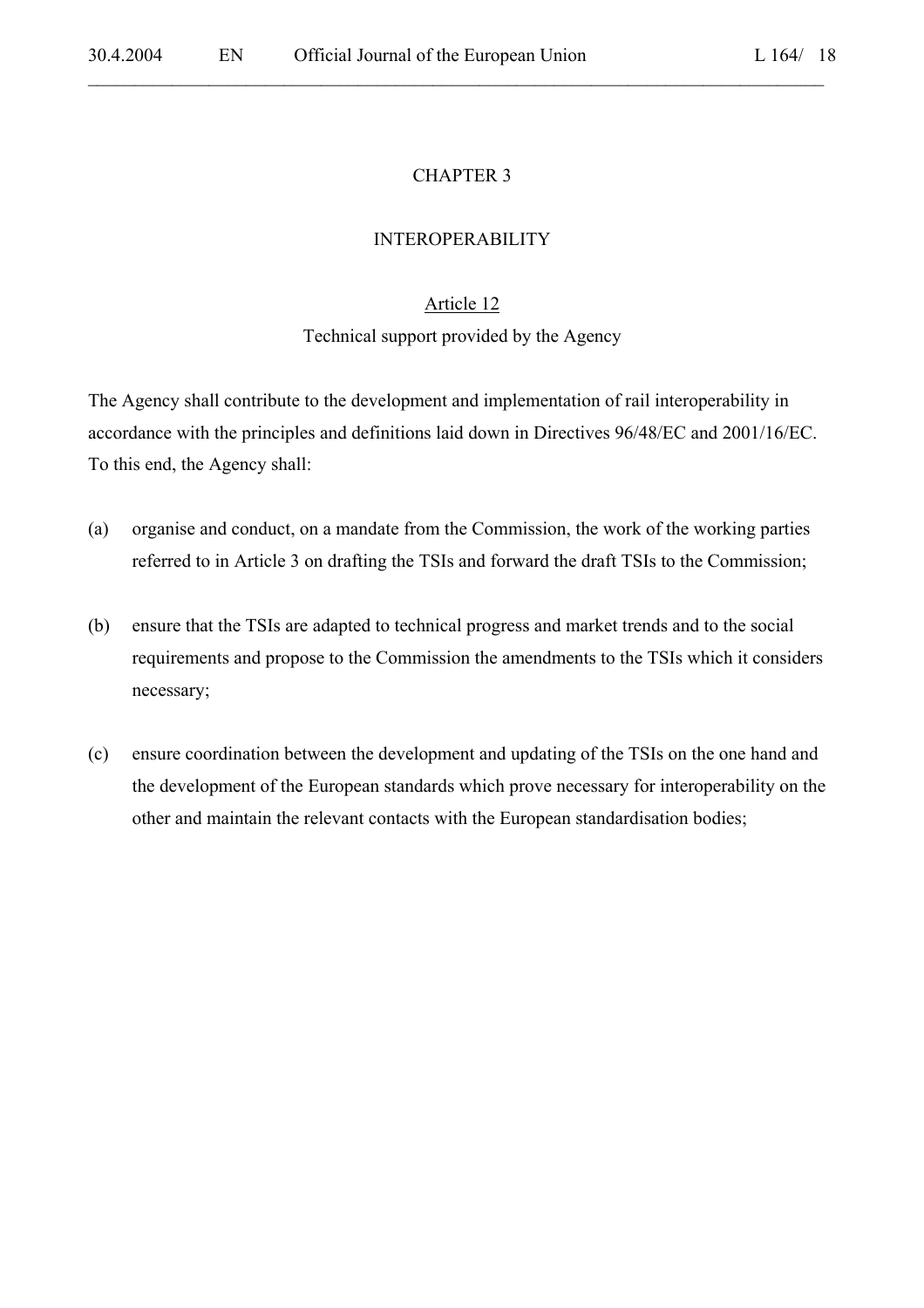(d) assist the Commission in organising and facilitating the cooperation of notified bodies, as described in Article 20(5) of Directives 96/48/EC and 2001/16/EC;

 $\mathcal{L}_\mathcal{L} = \mathcal{L}_\mathcal{L} = \mathcal{L}_\mathcal{L} = \mathcal{L}_\mathcal{L} = \mathcal{L}_\mathcal{L} = \mathcal{L}_\mathcal{L} = \mathcal{L}_\mathcal{L} = \mathcal{L}_\mathcal{L} = \mathcal{L}_\mathcal{L} = \mathcal{L}_\mathcal{L} = \mathcal{L}_\mathcal{L} = \mathcal{L}_\mathcal{L} = \mathcal{L}_\mathcal{L} = \mathcal{L}_\mathcal{L} = \mathcal{L}_\mathcal{L} = \mathcal{L}_\mathcal{L} = \mathcal{L}_\mathcal{L}$ 

(e) advise and address recommendations to the Commission relating to the working conditions of all staff executing safety-critical tasks.

# Article 13

Monitoring the work of notified bodies

Without prejudice to the responsibility of Member States for the notified bodies which they designate, the Agency may, at the request of the Commission, monitor the quality of the work of notified bodies. It shall submit an opinion to the Commission where appropriate.

# Article 14

Monitoring interoperability

1. The Agency shall recommend, at the request of the Commission, procedures for implementing interoperability of the railway systems by facilitating coordination between railway undertakings and between infrastructure managers, in particular to organise systems migration.

2. The Agency shall monitor progress with the interoperability of the railway systems. Every two years it shall present and publish a report on progress with interoperability. The first such report shall be published during the Agency's second year of activity.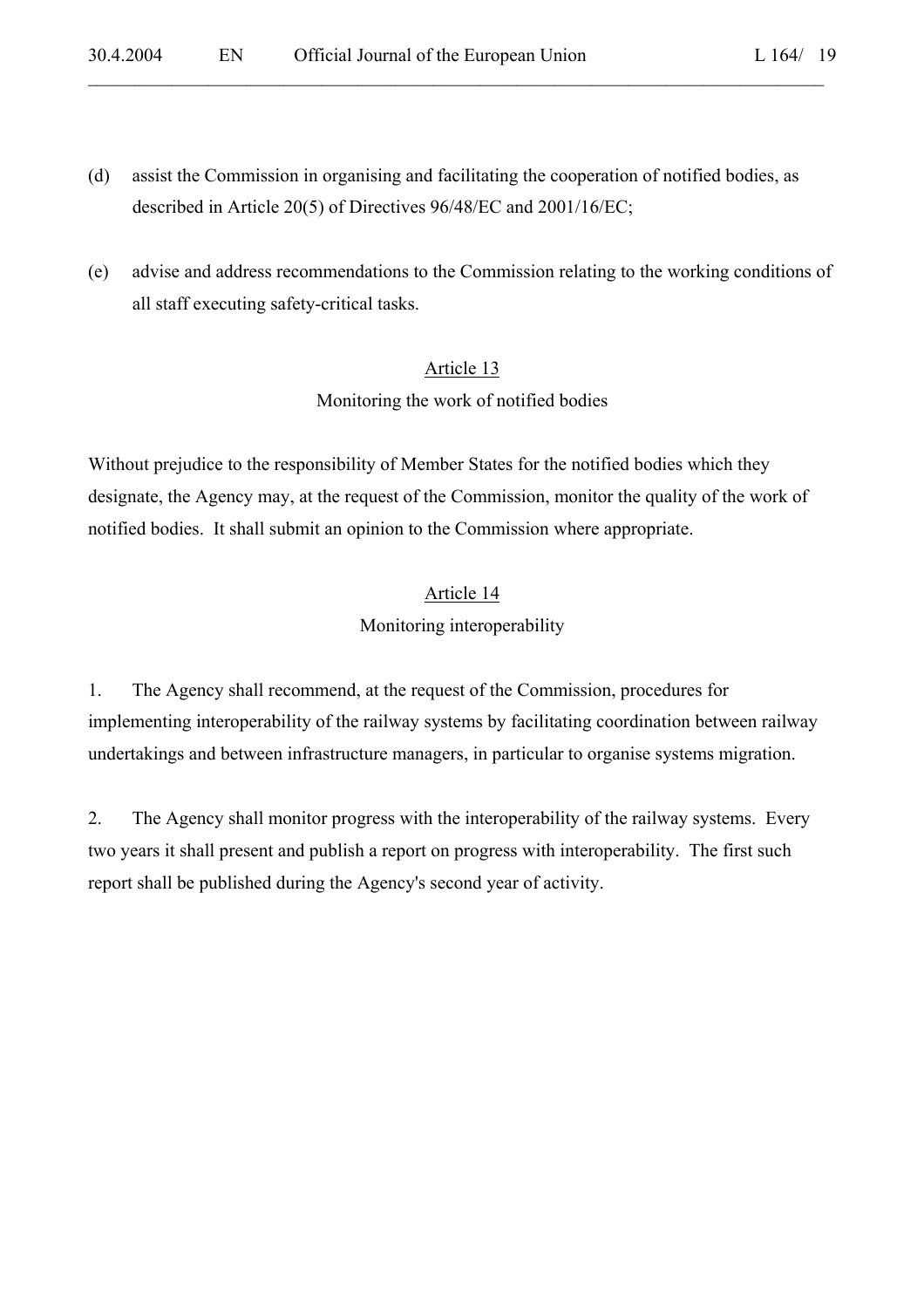$\mathcal{L}_\mathcal{L} = \mathcal{L}_\mathcal{L} = \mathcal{L}_\mathcal{L} = \mathcal{L}_\mathcal{L} = \mathcal{L}_\mathcal{L} = \mathcal{L}_\mathcal{L} = \mathcal{L}_\mathcal{L} = \mathcal{L}_\mathcal{L} = \mathcal{L}_\mathcal{L} = \mathcal{L}_\mathcal{L} = \mathcal{L}_\mathcal{L} = \mathcal{L}_\mathcal{L} = \mathcal{L}_\mathcal{L} = \mathcal{L}_\mathcal{L} = \mathcal{L}_\mathcal{L} = \mathcal{L}_\mathcal{L} = \mathcal{L}_\mathcal{L}$ 

### Interoperability of the trans-European network

At the request of the Commission, the Agency shall examine, from the point of view of interoperability, any railway infrastructure project for which Community financial support is requested. The Agency shall give an opinion on the conformity of the project with the relevant TSIs within two months of the request. This opinion shall take fully into account the derogations provided for in Article 7 of Directive 96/48/EC and of Directive 2001/16/EC.

### Article 16

# Certification of maintenance workshops

Within 3 years from the start of its activities, the Agency shall develop a European system for certification of maintenance workshops for rolling stock and shall make recommendations with a view to the implementation of the system.

These recommendations shall address in particular the following items:

- structured management system,
- staff with the necessary competences,
- facilities and tools,
- technical documentation and maintenance prescriptions.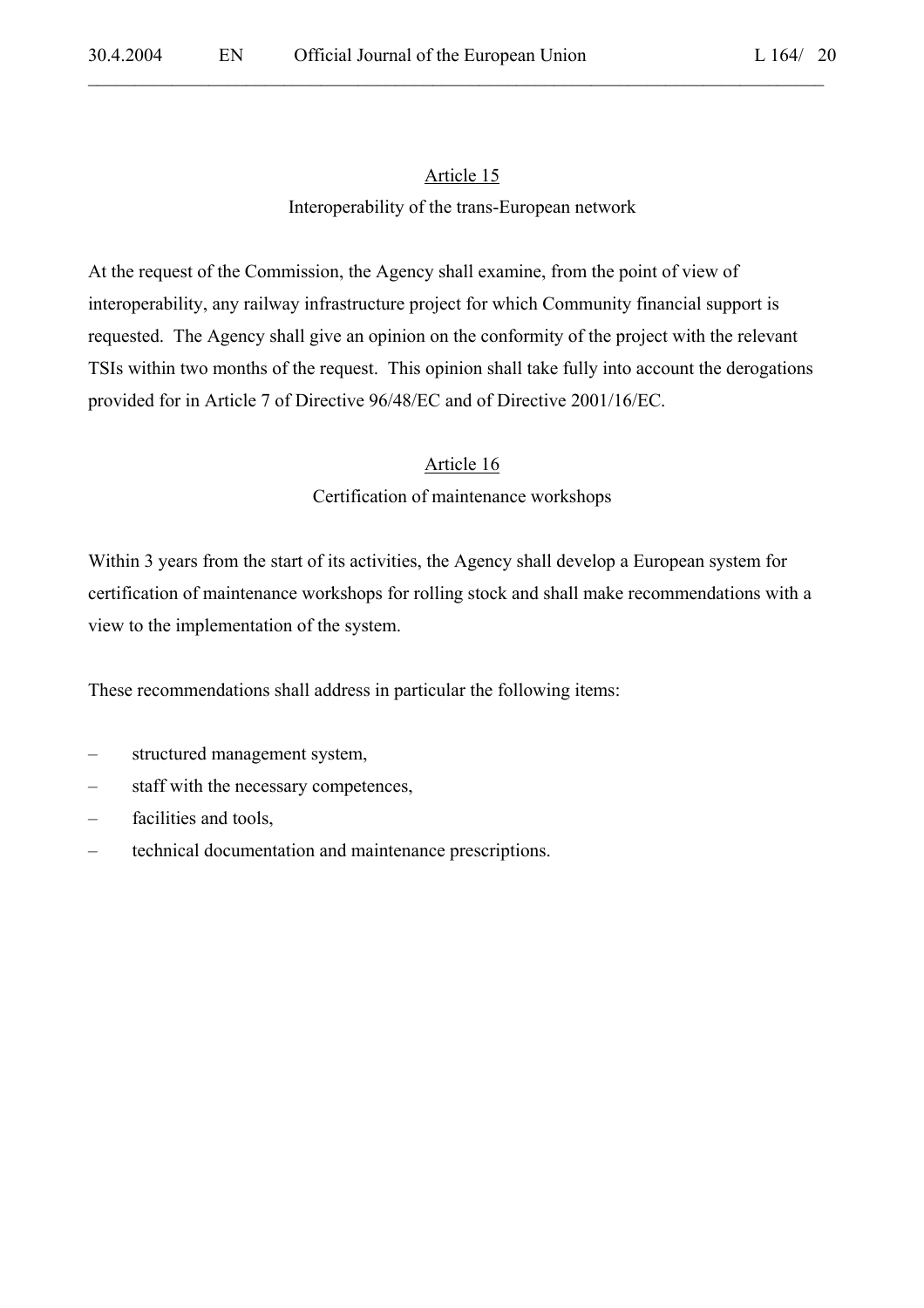$\mathcal{L}_\mathcal{L} = \mathcal{L}_\mathcal{L} = \mathcal{L}_\mathcal{L} = \mathcal{L}_\mathcal{L} = \mathcal{L}_\mathcal{L} = \mathcal{L}_\mathcal{L} = \mathcal{L}_\mathcal{L} = \mathcal{L}_\mathcal{L} = \mathcal{L}_\mathcal{L} = \mathcal{L}_\mathcal{L} = \mathcal{L}_\mathcal{L} = \mathcal{L}_\mathcal{L} = \mathcal{L}_\mathcal{L} = \mathcal{L}_\mathcal{L} = \mathcal{L}_\mathcal{L} = \mathcal{L}_\mathcal{L} = \mathcal{L}_\mathcal{L}$ 

### Vocational competences

1. The Agency shall draw up recommendations concerning the determination of common uniform criteria for the vocational competences and the assessment of the staff involved in the operation and maintenance of the railway system. In doing so it shall give priority to drivers and trainers. The Agency shall consult the representatives of the social partners in accordance with the arrangements laid down in Article 4.

2. The Agency shall draw up recommendations with a view to putting in place a system for accreditation of training centres.

3. The Agency shall promote and support exchanges of drivers and trainers between railway companies from different Member States.

### Article 18

#### Registration of rolling stock

The Agency shall draw up and recommend to the Commission a standard format for the national vehicle register in accordance with Article 14 of Directives 96/48/EC and 2001/16/EC.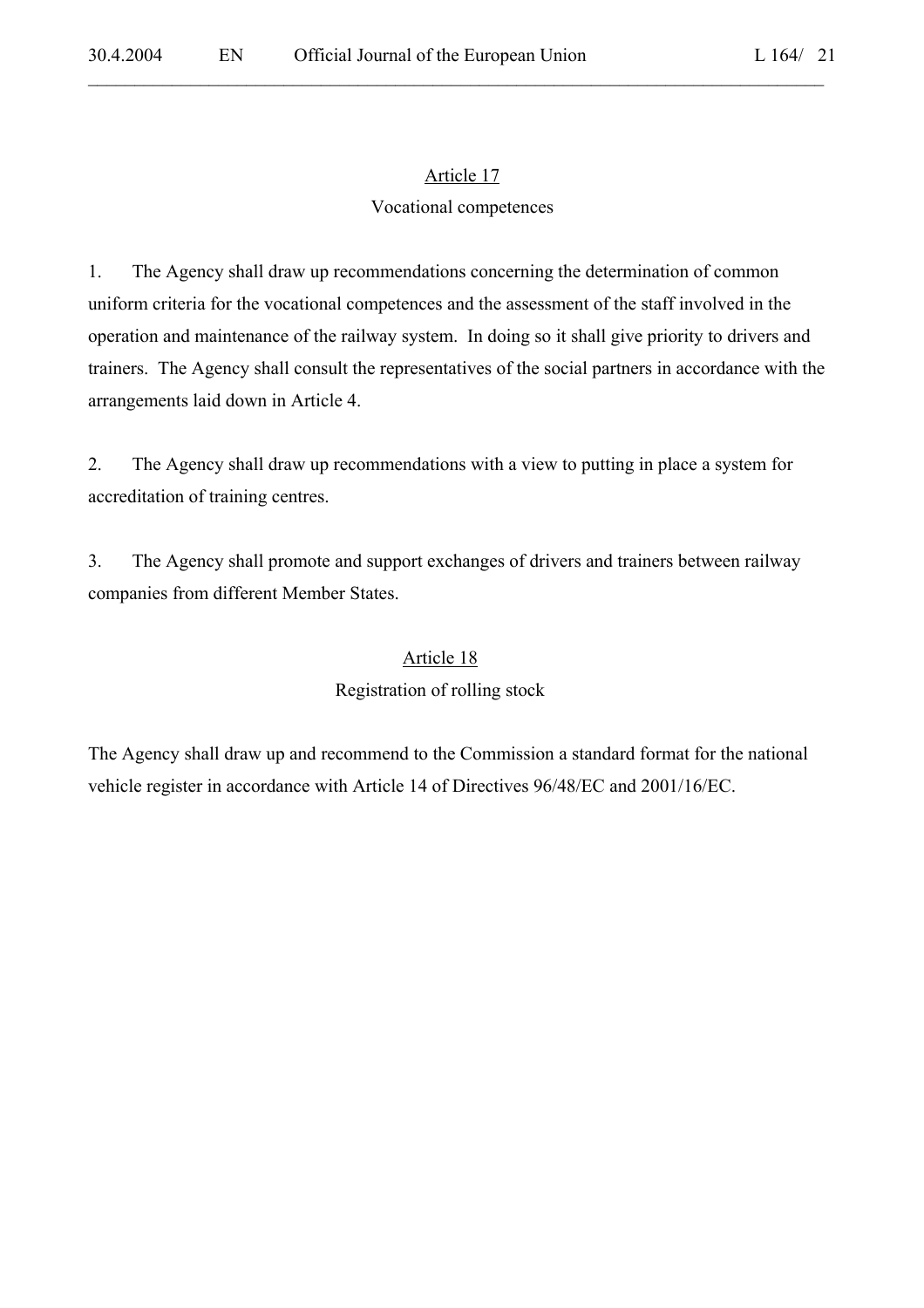$\mathcal{L}_\mathcal{L} = \mathcal{L}_\mathcal{L} = \mathcal{L}_\mathcal{L} = \mathcal{L}_\mathcal{L} = \mathcal{L}_\mathcal{L} = \mathcal{L}_\mathcal{L} = \mathcal{L}_\mathcal{L} = \mathcal{L}_\mathcal{L} = \mathcal{L}_\mathcal{L} = \mathcal{L}_\mathcal{L} = \mathcal{L}_\mathcal{L} = \mathcal{L}_\mathcal{L} = \mathcal{L}_\mathcal{L} = \mathcal{L}_\mathcal{L} = \mathcal{L}_\mathcal{L} = \mathcal{L}_\mathcal{L} = \mathcal{L}_\mathcal{L}$ 

#### Register of documents on interoperability

1. The Agency shall keep a public list of the following documents provided for by Directives 2001/16/EC and 96/48/EC:

(a) the "EC" declarations of verification of subsystems;

(b) the "EC" declarations of conformity of constituents;

(c) the authorisations for putting into service, including the corresponding registration numbers;

(d) the registers of infrastructure and rolling stock.

2. The bodies concerned shall submit these documents to the Agency, which shall determine in agreement with Member States the practical procedures for submitting them.

3. When transmitting the documents referred to in paragraph 1, the bodies concerned may indicate which documents are not to be disclosed to the public for reasons of security.

4. The Agency shall set up an electronic database for the documents, taking full account of paragraph 3. This database shall be accessible to the public through a website.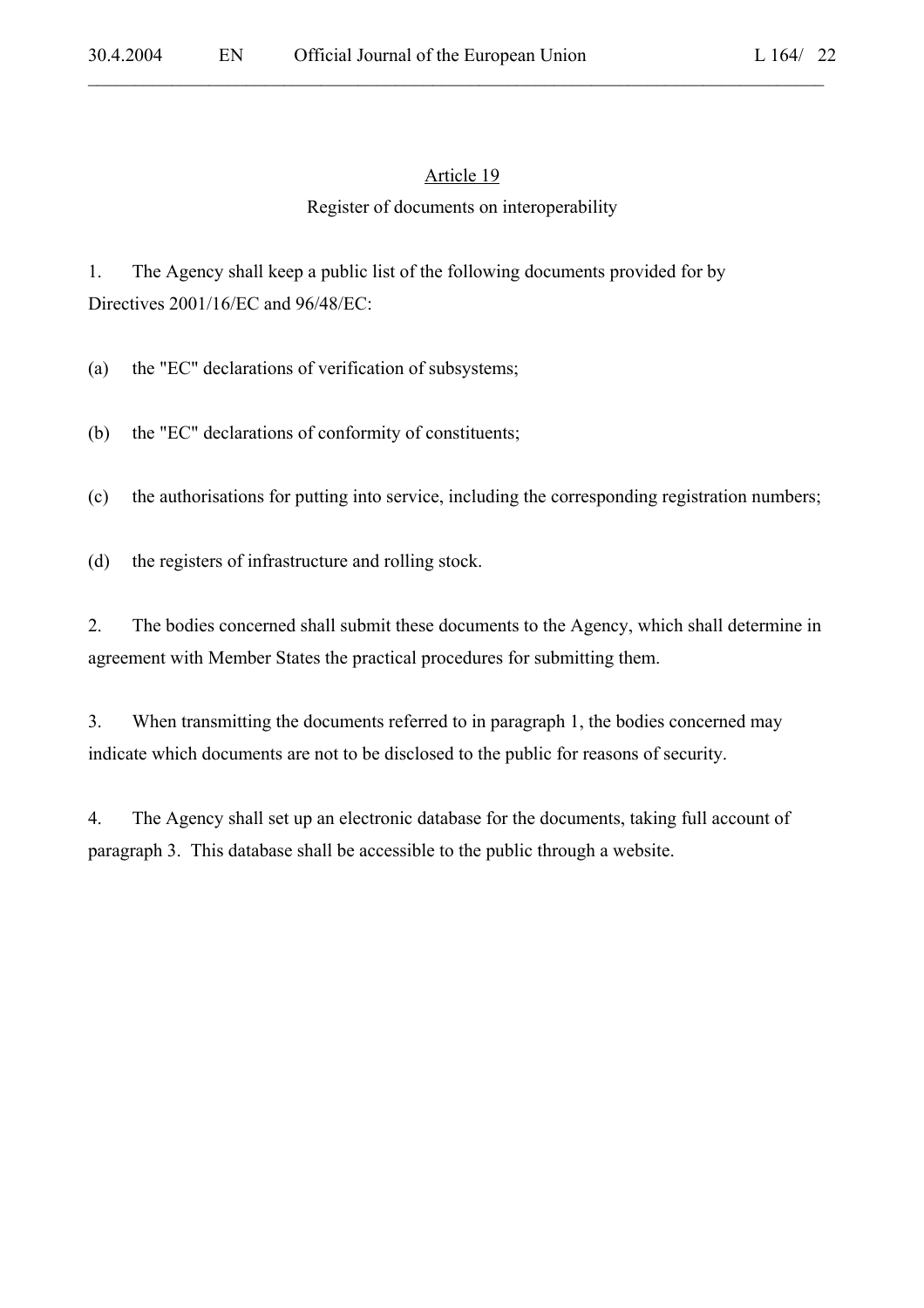#### CHAPTER 4

 $\mathcal{L}_\mathcal{L} = \mathcal{L}_\mathcal{L} = \mathcal{L}_\mathcal{L} = \mathcal{L}_\mathcal{L} = \mathcal{L}_\mathcal{L} = \mathcal{L}_\mathcal{L} = \mathcal{L}_\mathcal{L} = \mathcal{L}_\mathcal{L} = \mathcal{L}_\mathcal{L} = \mathcal{L}_\mathcal{L} = \mathcal{L}_\mathcal{L} = \mathcal{L}_\mathcal{L} = \mathcal{L}_\mathcal{L} = \mathcal{L}_\mathcal{L} = \mathcal{L}_\mathcal{L} = \mathcal{L}_\mathcal{L} = \mathcal{L}_\mathcal{L}$ 

#### STUDIES AND PROMOTION OF INNOVATION

### Article 20

#### Studies

Where required for implementation of the tasks set by this Regulation, the Agency shall order studies, financed from its own budget.

#### Article 21

### Promotion of innovation

The Commission may entrust the Agency, in accordance with the Agency's work programme and budget, with the task of promoting innovations aimed at improving railway interoperability and safety, particularly the use of new information technologies and tracking and tracing systems.

### CHAPTER 5

#### INTERNAL STRUCTURE AND OPERATION

#### Article 22

#### Legal status

1. The Agency shall be a body of the Community. It shall have legal personality.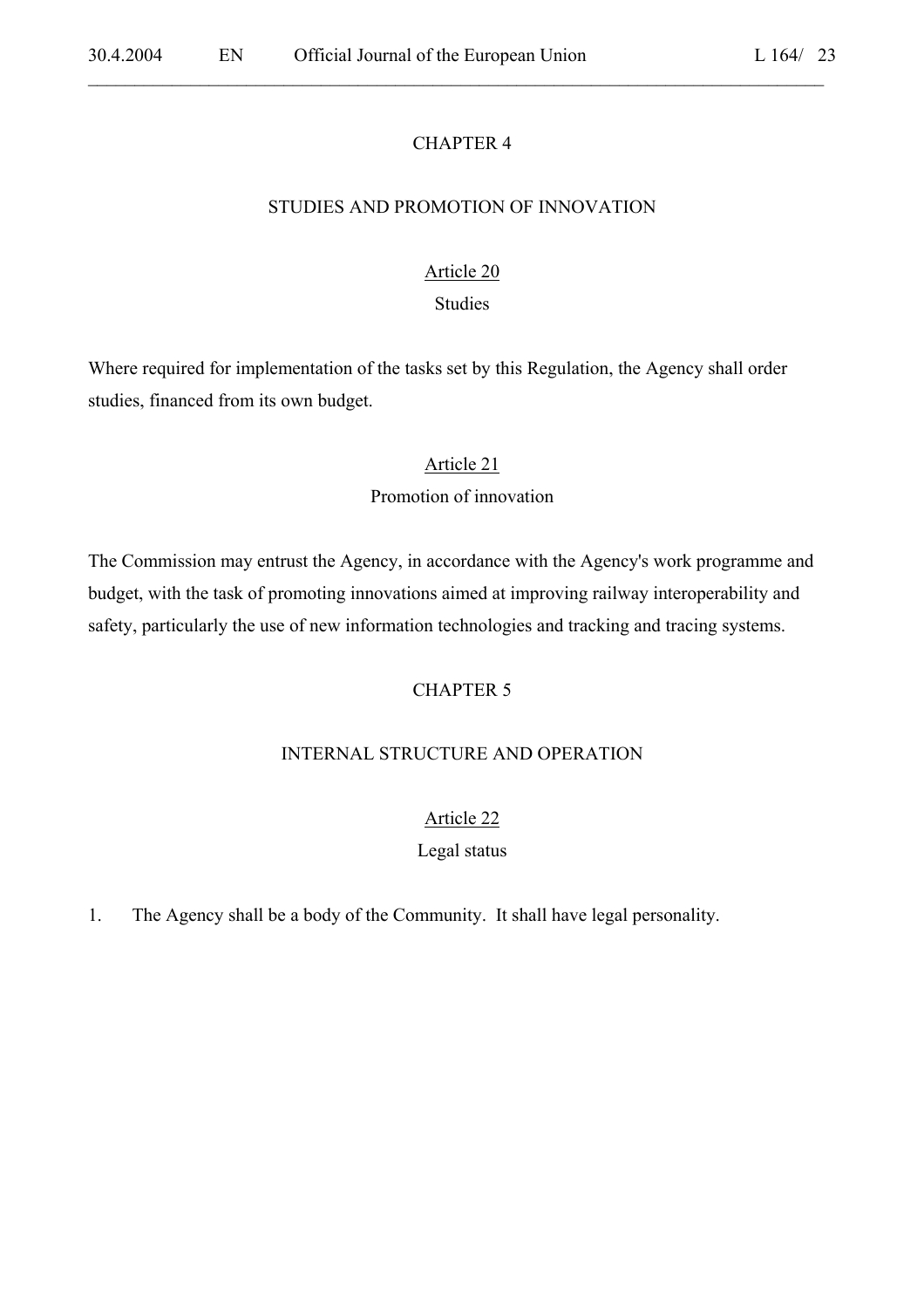2. In each of the Member States, the Agency shall enjoy the most extensive legal capacity accorded to legal persons under their laws. It may in particular, acquire or dispose of movable and immovable property and may be a party to legal proceedings.

 $\mathcal{L}_\mathcal{L} = \mathcal{L}_\mathcal{L} = \mathcal{L}_\mathcal{L} = \mathcal{L}_\mathcal{L} = \mathcal{L}_\mathcal{L} = \mathcal{L}_\mathcal{L} = \mathcal{L}_\mathcal{L} = \mathcal{L}_\mathcal{L} = \mathcal{L}_\mathcal{L} = \mathcal{L}_\mathcal{L} = \mathcal{L}_\mathcal{L} = \mathcal{L}_\mathcal{L} = \mathcal{L}_\mathcal{L} = \mathcal{L}_\mathcal{L} = \mathcal{L}_\mathcal{L} = \mathcal{L}_\mathcal{L} = \mathcal{L}_\mathcal{L}$ 

3. The Agency shall be represented by its Executive Director.

# Article 23

# Privileges and immunities

The Protocol on the Privileges and Immunities of the European Communities shall apply to the Agency and its staff.

# Article 24

# **Staff**

1. The Staff Regulations of Officials of the European Communities, the Conditions of Employment of Other Servants of the European Communities and the rules adopted jointly by the institutions of the European Communities for purposes of the application of those Staff Regulations and Conditions of Employment shall apply to the staff of the Agency.

2. Without prejudice to Article 26, the powers conferred on the appointing authority and on the contracting authority by the said Staff Regulations and Conditions of Employment shall be exercised by the Agency in respect of its own staff.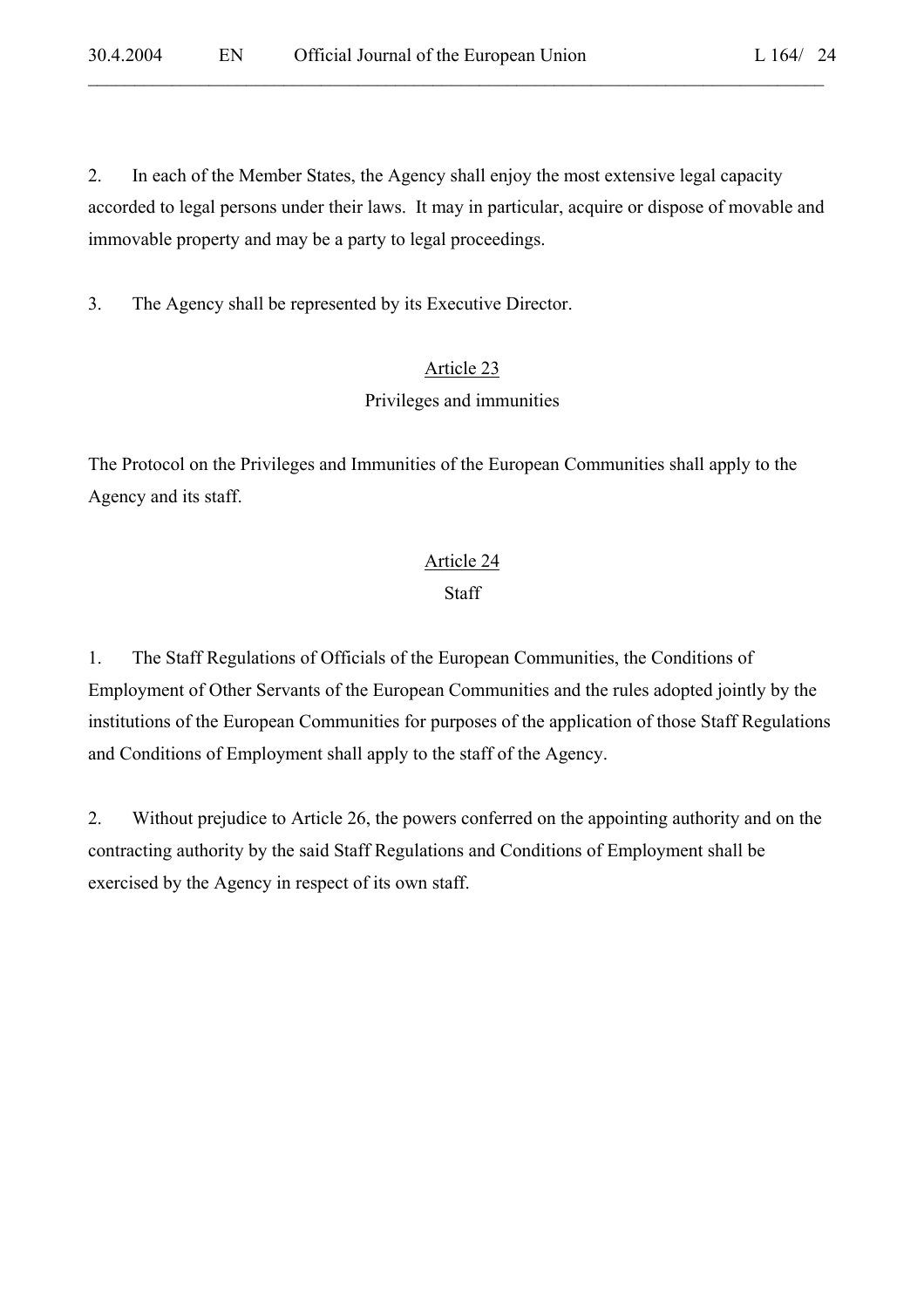- 3. Without prejudice to Article 26(1), the Agency's staff shall consist of:
- temporary employees recruited by the Agency for a maximum of five years from among professionals from the sector on the basis of their qualifications and experience in the field of railway safety and interoperability;

 $\mathcal{L}_\mathcal{L} = \mathcal{L}_\mathcal{L} = \mathcal{L}_\mathcal{L} = \mathcal{L}_\mathcal{L} = \mathcal{L}_\mathcal{L} = \mathcal{L}_\mathcal{L} = \mathcal{L}_\mathcal{L} = \mathcal{L}_\mathcal{L} = \mathcal{L}_\mathcal{L} = \mathcal{L}_\mathcal{L} = \mathcal{L}_\mathcal{L} = \mathcal{L}_\mathcal{L} = \mathcal{L}_\mathcal{L} = \mathcal{L}_\mathcal{L} = \mathcal{L}_\mathcal{L} = \mathcal{L}_\mathcal{L} = \mathcal{L}_\mathcal{L}$ 

- officials assigned or seconded by the Commission or Member States for a maximum of five years; and
- other servants, as defined in the Conditions of Employment of Other Servants of the European Communities, to carry out implementing or secretarial tasks.

 4. The experts who participate in the working parties organised by the Agency shall not belong to the Agency's staff. Their travel and subsistence expenses, based on rules and scales adopted by the Administrative Board, shall be met by the Agency.

# Article 25

# Creation and powers of the Administrative Board

- 1. An Administrative Board is hereby set up.
- 2. The Administrative Board shall:
- (a) appoint the Executive Director pursuant to Article 31;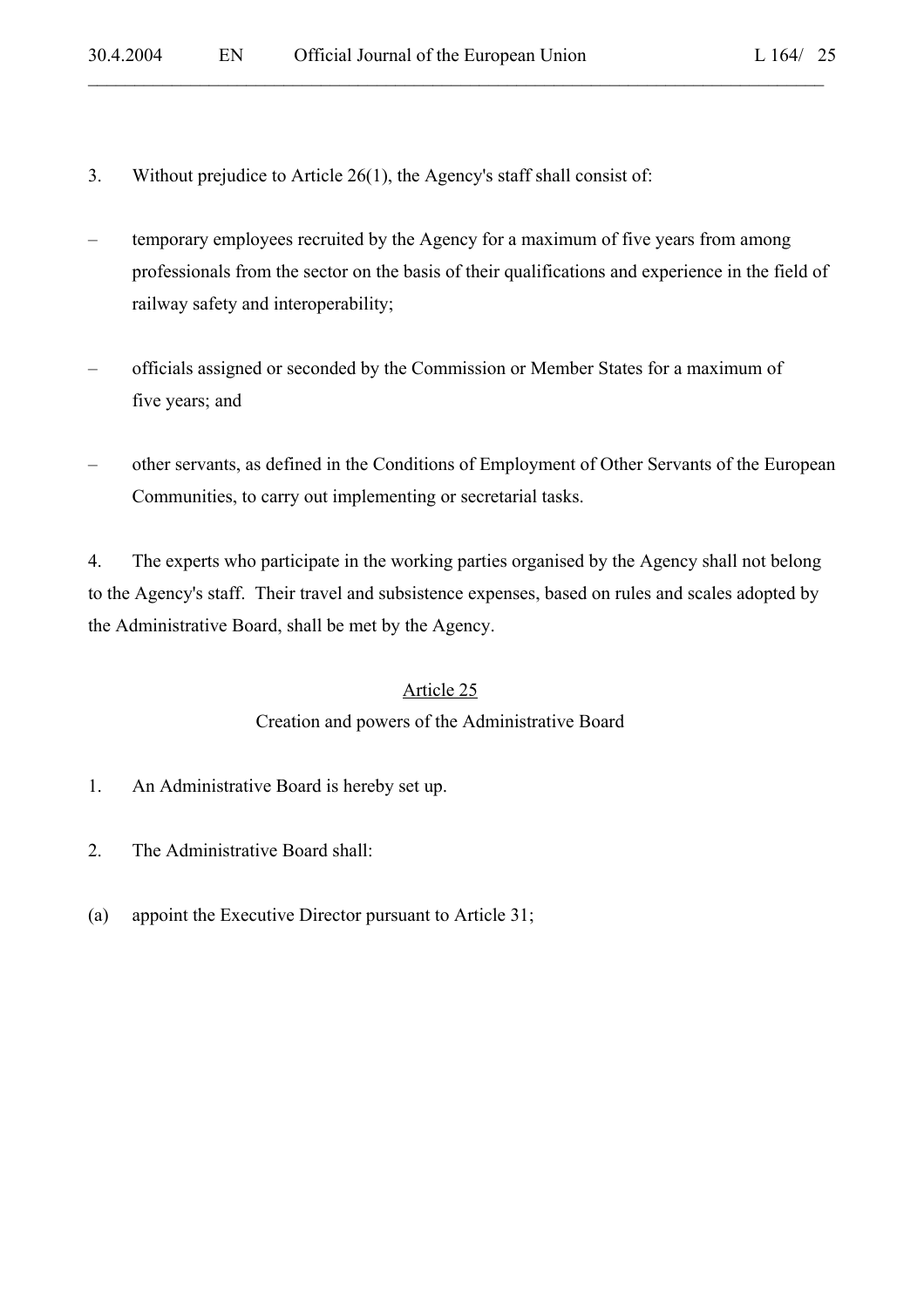(b) adopt, by 30 April each year, the general report of the Agency for the previous year and forward it to the Member States, the European Parliament, the Council and the Commission;

- (c) adopt, by 31 October each year, and taking the opinion of the Commission into account, the work programme of the Agency for the coming year and forward it to the Member States, the European Parliament, the Council and the Commission. This work programme shall be adopted without prejudice to the annual Community budgetary procedure. If the Commission expresses, within 15 days from the date of adoption of the work programme, its disagreement with the programme, the Administrative Board shall re-examine the programme and adopt it, possibly amended, on a second reading either with a two-thirds majority, including the Commission representatives, or by unanimity of the representatives of the Member States;
- (d) exercise its functions in relation to the Agency's budget, pursuant to Chapter 6;
- (e) establish procedures for decision-making by the Executive Director;
- (f) define a policy for the visits to be carried out pursuant to Article 33;
- (g) exercise disciplinary authority over the Executive Director and the Heads of Unit referred to in Article 30(3);
- (h) establish its rules of procedure.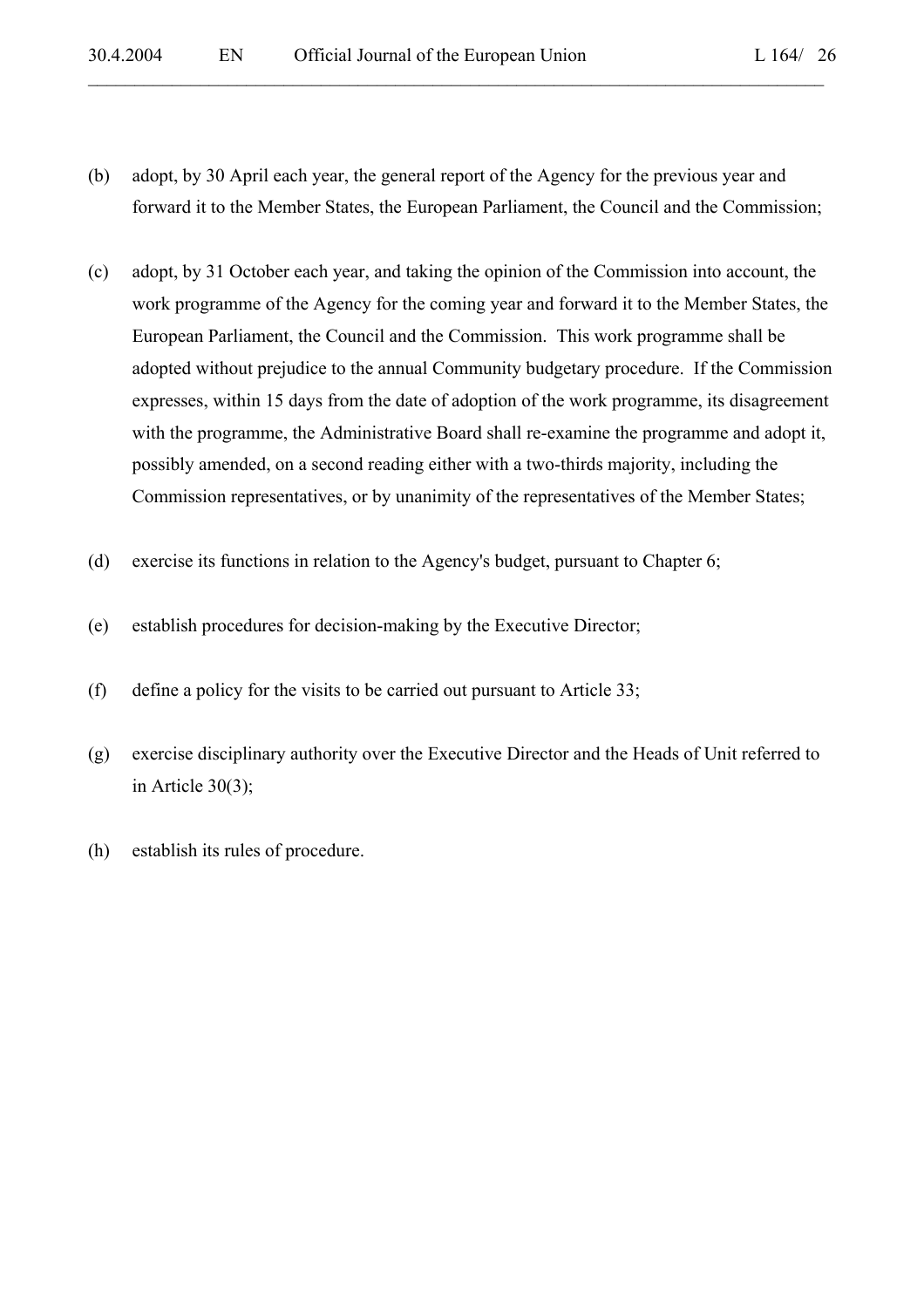$\mathcal{L}_\mathcal{L} = \mathcal{L}_\mathcal{L} = \mathcal{L}_\mathcal{L} = \mathcal{L}_\mathcal{L} = \mathcal{L}_\mathcal{L} = \mathcal{L}_\mathcal{L} = \mathcal{L}_\mathcal{L} = \mathcal{L}_\mathcal{L} = \mathcal{L}_\mathcal{L} = \mathcal{L}_\mathcal{L} = \mathcal{L}_\mathcal{L} = \mathcal{L}_\mathcal{L} = \mathcal{L}_\mathcal{L} = \mathcal{L}_\mathcal{L} = \mathcal{L}_\mathcal{L} = \mathcal{L}_\mathcal{L} = \mathcal{L}_\mathcal{L}$ 

### Composition of the Administrative Board

1. The Administrative Board shall be composed of one representative of each Member State and four representatives of the Commission, as well as of six representatives, without the right to vote, the latter representing at European level the following groups:

- railway undertakings
- infrastructure managers
- railway industry
- worker unions
- passengers
- freight customers,

and appointed by the Commission from a shortlist of three names submitted by their respective European organisations.

Board members shall be appointed on the basis of their degree of relevant experience and expertise.

2. Each Member State and the Commission shall appoint their members of the Administrative Board as well as an alternate.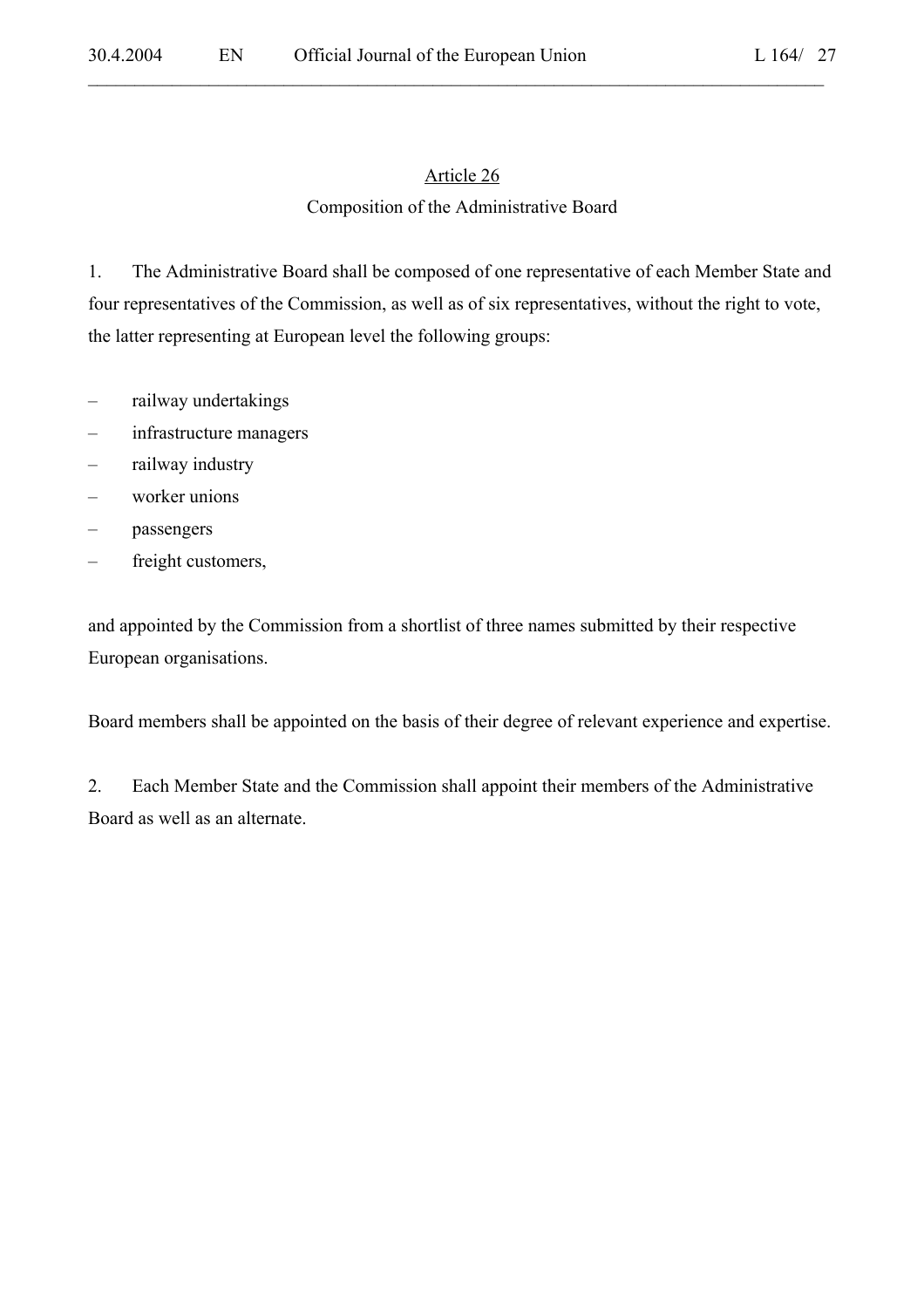3. The term of office shall be five years and may be renewed once.

4. When appropriate, the participation of representatives of third countries and the conditions thereof shall be established in the arrangements referred to in Article 36(2).

 $\mathcal{L}_\mathcal{L} = \mathcal{L}_\mathcal{L} = \mathcal{L}_\mathcal{L} = \mathcal{L}_\mathcal{L} = \mathcal{L}_\mathcal{L} = \mathcal{L}_\mathcal{L} = \mathcal{L}_\mathcal{L} = \mathcal{L}_\mathcal{L} = \mathcal{L}_\mathcal{L} = \mathcal{L}_\mathcal{L} = \mathcal{L}_\mathcal{L} = \mathcal{L}_\mathcal{L} = \mathcal{L}_\mathcal{L} = \mathcal{L}_\mathcal{L} = \mathcal{L}_\mathcal{L} = \mathcal{L}_\mathcal{L} = \mathcal{L}_\mathcal{L}$ 

# Article 27

### Chairperson of the Administrative Board

1. The Administrative Board shall elect a Chairperson and a Deputy Chairperson from among its members. The Deputy Chairperson shall replace the Chairperson in the event of the Chairperson being unable to attend to his/her duties.

2. The term of office of the Chairperson and Deputy Chairperson shall be three years and may be renewed once. If, however, their membership of the Administrative Board ends at any time during their term of office as Chairperson or Deputy Chairperson, then their term of office shall automatically expire on that date also.

# Article 28

# Meetings

1. Meetings of the Administrative Board shall be convened by its Chairperson. The Executive Director of the Agency shall participate in the meetings.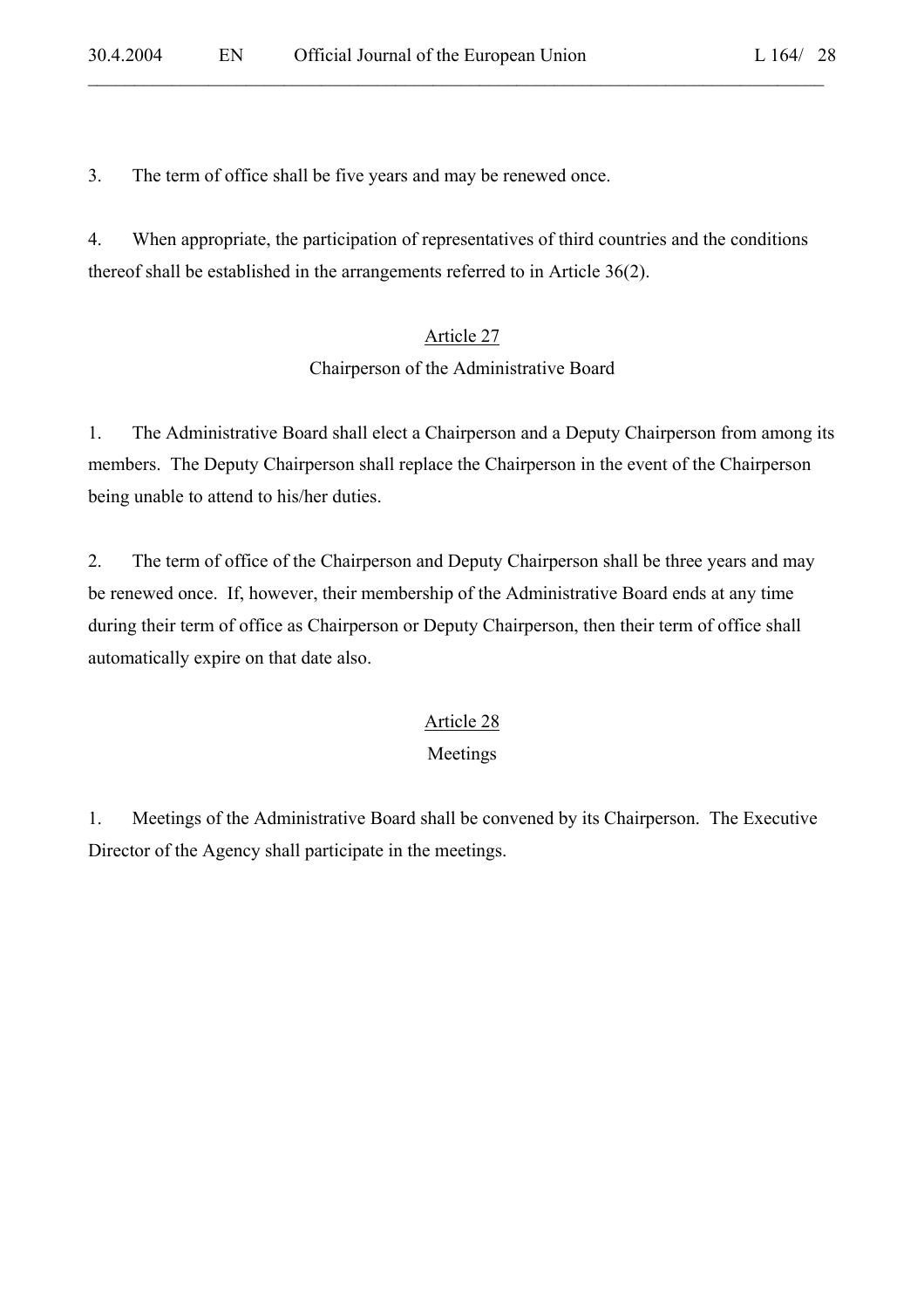$\mathcal{L}_\mathcal{L} = \mathcal{L}_\mathcal{L} = \mathcal{L}_\mathcal{L} = \mathcal{L}_\mathcal{L} = \mathcal{L}_\mathcal{L} = \mathcal{L}_\mathcal{L} = \mathcal{L}_\mathcal{L} = \mathcal{L}_\mathcal{L} = \mathcal{L}_\mathcal{L} = \mathcal{L}_\mathcal{L} = \mathcal{L}_\mathcal{L} = \mathcal{L}_\mathcal{L} = \mathcal{L}_\mathcal{L} = \mathcal{L}_\mathcal{L} = \mathcal{L}_\mathcal{L} = \mathcal{L}_\mathcal{L} = \mathcal{L}_\mathcal{L}$ L  $164/29$ 

2. The Administrative Board shall meet at least twice a year. It shall also meet at the instance of the Chairperson, at the request of the Commission, at the request of the majority of its members or of one-third of the Member States' representatives on the Board.

# Article 29

# Voting

Unless stated otherwise, the Administrative Board shall take its decisions by a two-thirds majority of its members entitled to vote. Each member entitled to vote shall have one vote.

# Article 30

# Functions and powers of the Executive Director

1. The Agency shall be managed by its Executive Director, who shall be completely independent in the performance of his/her duties, without prejudice to the respective competences of the Commission and the Administrative Board.

2. The Executive Director shall:

(a) prepare the work programme and, after consultation of the Commission, submit it to the Administrative Board;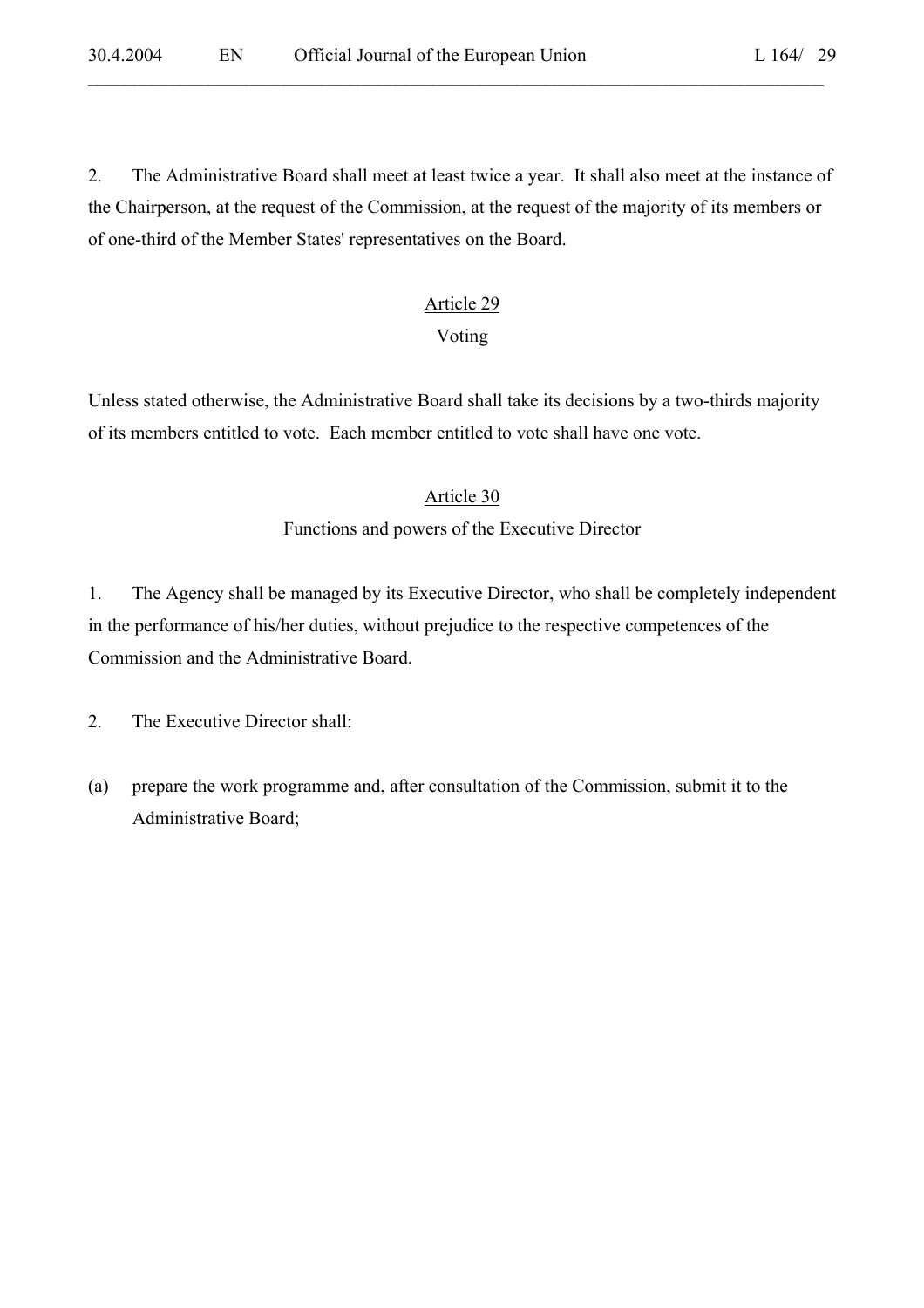(b) make the necessary arrangements for implementation of the work programme and, as far as possible, respond to requests for assistance from the Commission in relation to the tasks of the Agency in accordance with this Regulation;

 $\mathcal{L}_\mathcal{L} = \mathcal{L}_\mathcal{L} = \mathcal{L}_\mathcal{L} = \mathcal{L}_\mathcal{L} = \mathcal{L}_\mathcal{L} = \mathcal{L}_\mathcal{L} = \mathcal{L}_\mathcal{L} = \mathcal{L}_\mathcal{L} = \mathcal{L}_\mathcal{L} = \mathcal{L}_\mathcal{L} = \mathcal{L}_\mathcal{L} = \mathcal{L}_\mathcal{L} = \mathcal{L}_\mathcal{L} = \mathcal{L}_\mathcal{L} = \mathcal{L}_\mathcal{L} = \mathcal{L}_\mathcal{L} = \mathcal{L}_\mathcal{L}$ 

- (c) take the necessary steps, in particular the adoption of internal administrative instructions and the publication of orders, to ensure that the Agency operates in accordance with this Regulation;
- (d) establish an effective monitoring system in order to compare the Agency's results with its operational objectives and establish a regular assessment system corresponding to recognised professional standards. On this basis the Executive Director shall prepare each year a draft general report and submit it to the Administrative Board;
- (e) exercise the powers laid down in Article 24(2) in respect of the Agency staff;
- (f) prepare a draft statement of estimates of the revenue and expenditure of the Agency pursuant to Article 38 and implement the budget pursuant to Article 39.

 3. The Executive Director may be assisted by one or more Heads of Unit. If the Executive Director is absent or unable to attend to his/her duties, one of the Heads of Unit shall take his/her place.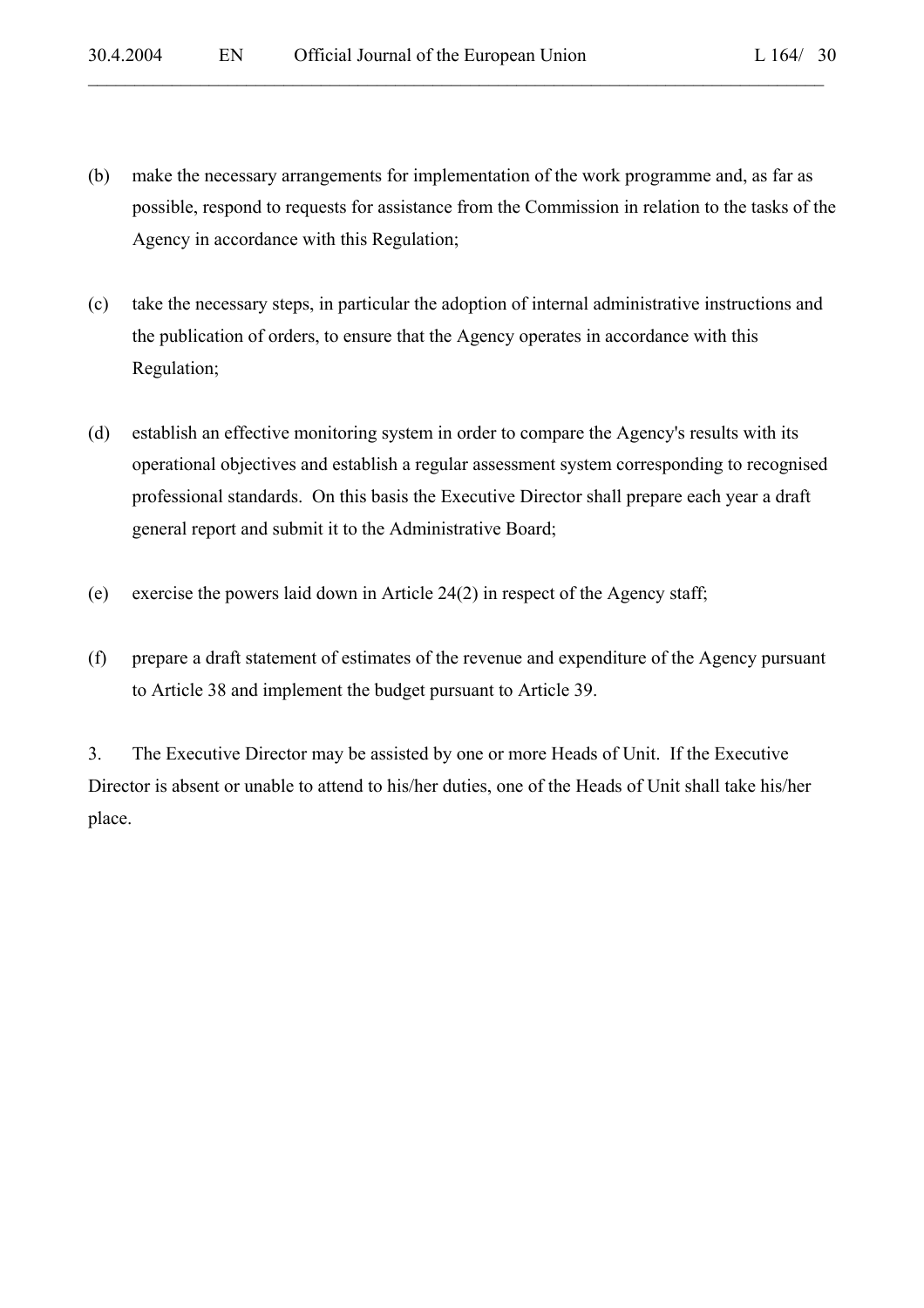# Article 31 Appointments of the Agency staff

 $\mathcal{L}_\mathcal{L} = \mathcal{L}_\mathcal{L} = \mathcal{L}_\mathcal{L} = \mathcal{L}_\mathcal{L} = \mathcal{L}_\mathcal{L} = \mathcal{L}_\mathcal{L} = \mathcal{L}_\mathcal{L} = \mathcal{L}_\mathcal{L} = \mathcal{L}_\mathcal{L} = \mathcal{L}_\mathcal{L} = \mathcal{L}_\mathcal{L} = \mathcal{L}_\mathcal{L} = \mathcal{L}_\mathcal{L} = \mathcal{L}_\mathcal{L} = \mathcal{L}_\mathcal{L} = \mathcal{L}_\mathcal{L} = \mathcal{L}_\mathcal{L}$ 

1. The Executive Director shall be appointed by the Administrative Board on the grounds of merit and documented administrative and managerial skills, as well as competence and experience relevant to the railway sector. The Administrative Board shall take its decision by a four-fifths majority of all members entitled to vote. The Commission may propose a candidate or candidates.

Power to dismiss the Executive Director shall lie with the Administrative Board, according to the same procedure.

2. The Executive Director shall appoint the other members of the Agency's staff in accordance with Article 24.

3. The term of office of the Executive Director shall be five years. This term of office is renewable once.

# Article 32

#### Hearing of the Executive Director

Each year the Executive Director shall present to the European Parliament a general report on the Agency's activities. The European Parliament or the Council may also ask at any time for a hearing of the Executive Director on any subject related to the Agency's activities.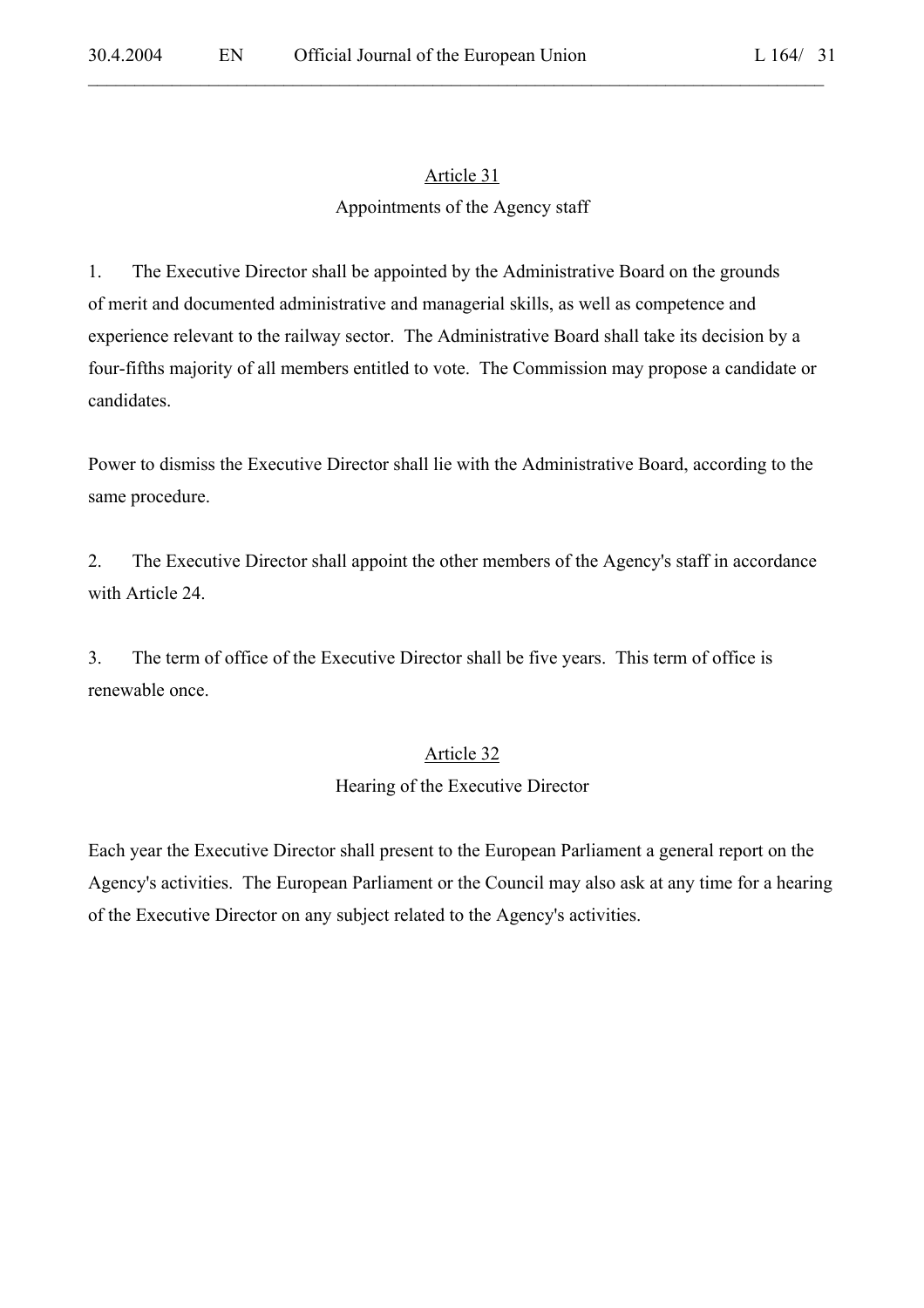$\mathcal{L}_\mathcal{L} = \mathcal{L}_\mathcal{L} = \mathcal{L}_\mathcal{L} = \mathcal{L}_\mathcal{L} = \mathcal{L}_\mathcal{L} = \mathcal{L}_\mathcal{L} = \mathcal{L}_\mathcal{L} = \mathcal{L}_\mathcal{L} = \mathcal{L}_\mathcal{L} = \mathcal{L}_\mathcal{L} = \mathcal{L}_\mathcal{L} = \mathcal{L}_\mathcal{L} = \mathcal{L}_\mathcal{L} = \mathcal{L}_\mathcal{L} = \mathcal{L}_\mathcal{L} = \mathcal{L}_\mathcal{L} = \mathcal{L}_\mathcal{L}$ 

# Visits to Member States

1. In order to perform the tasks entrusted to it by Articles 8, 9, 10, 13 and 15, the Agency may carry out visits to the Member States in accordance with the policy defined by the Administrative Board. The national authorities of the Member States shall facilitate the work of the Agency's staff.

2. The Agency shall inform the Member State concerned of the planned visit, the names of the delegated Agency officials, and the date on which the visit is to start. The Agency officials delegated to carry out such visits shall do so on presentation of a decision from the Executive Director specifying the purpose and the aims of their visit.

3. At the end of each visit, the Agency shall draw up a report and send it to the Commission and to the Member State concerned.

# Article 34

# Liability

1. The contractual liability of the Agency shall be governed by the law applicable to the contract in question.

2. The Court of Justice of the European Communities shall have jurisdiction to give judgment pursuant to any arbitration clause contained in a contract concluded by the Agency.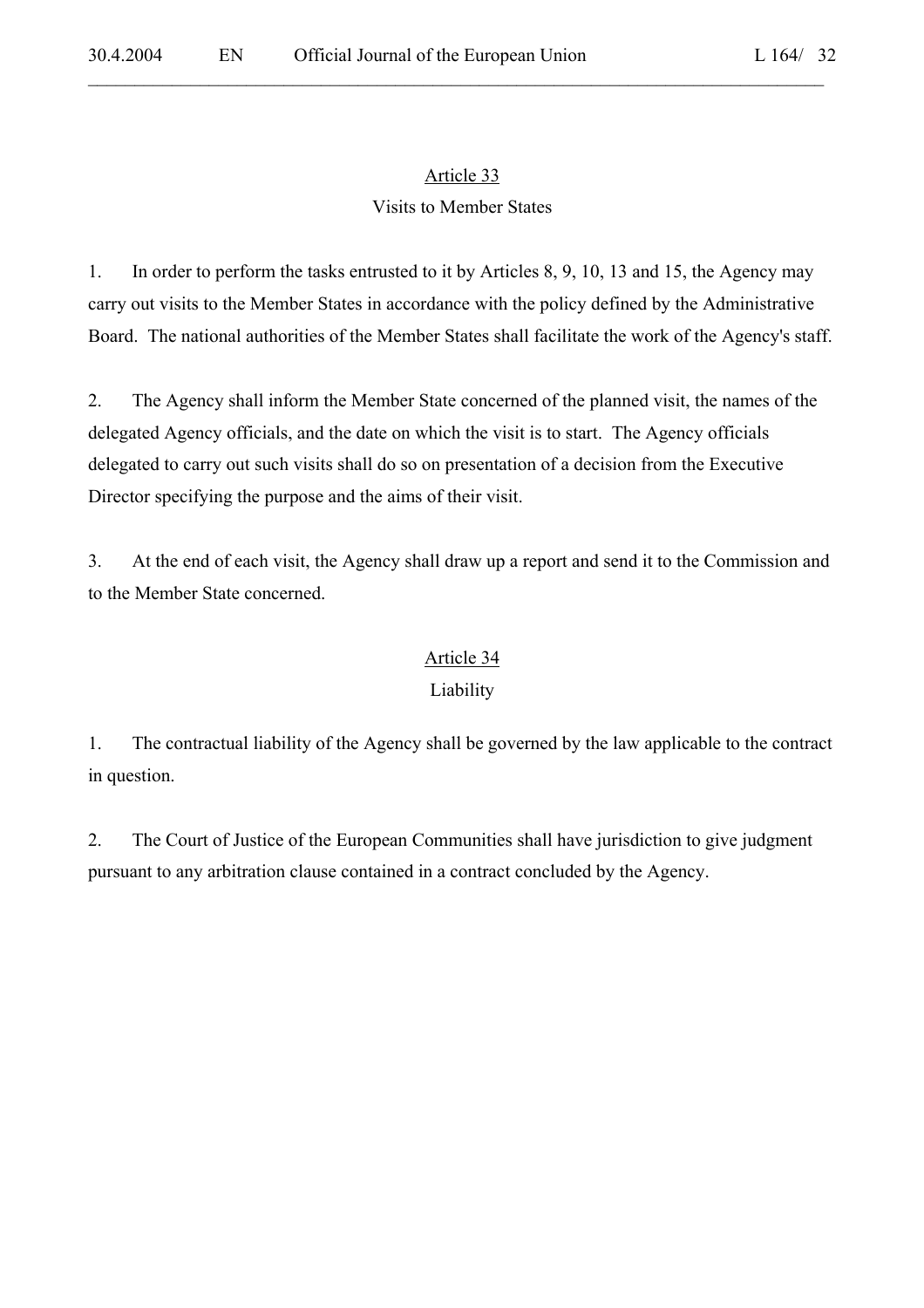3. In the case of non-contractual liability, the Agency shall, in accordance with the general principles common to the laws of the Member States, make good any damage caused by its departments or by its staff in the course of performance of their duties.

4. The Court of Justice of the European Communities shall have jurisdiction in disputes relating to compensation for the damage referred to in paragraph 3.

 $\mathcal{L}_\mathcal{L} = \mathcal{L}_\mathcal{L} = \mathcal{L}_\mathcal{L} = \mathcal{L}_\mathcal{L} = \mathcal{L}_\mathcal{L} = \mathcal{L}_\mathcal{L} = \mathcal{L}_\mathcal{L} = \mathcal{L}_\mathcal{L} = \mathcal{L}_\mathcal{L} = \mathcal{L}_\mathcal{L} = \mathcal{L}_\mathcal{L} = \mathcal{L}_\mathcal{L} = \mathcal{L}_\mathcal{L} = \mathcal{L}_\mathcal{L} = \mathcal{L}_\mathcal{L} = \mathcal{L}_\mathcal{L} = \mathcal{L}_\mathcal{L}$ 

5. The personal liability of its staff towards the Agency shall be governed by the provisions laid down in the Staff Regulations or Conditions of Employment applicable to them.

### Article 35

# Languages

1. The Administrative Board shall decide on the linguistic arrangements for the Agency. At the request of a Member of the Administrative Board, this decision shall be taken by unanimity. The Member States may address the Agency in the Community language of their choice.

2. The translation services required for the functioning of the Agency shall be provided by the Translation Centre for the Bodies of the European Union.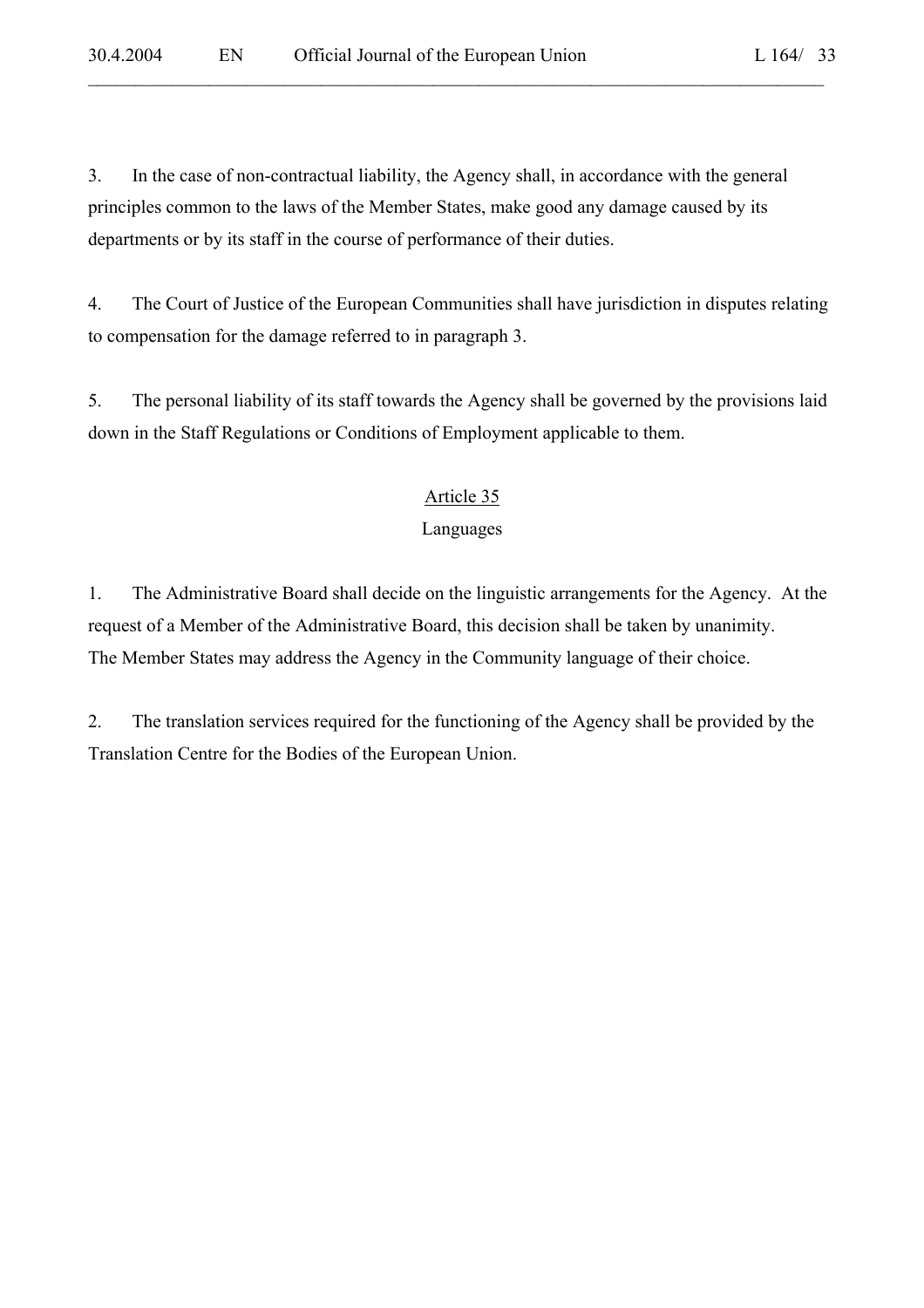# Article 36 Participation by third countries

 $\mathcal{L}_\mathcal{L} = \mathcal{L}_\mathcal{L} = \mathcal{L}_\mathcal{L} = \mathcal{L}_\mathcal{L} = \mathcal{L}_\mathcal{L} = \mathcal{L}_\mathcal{L} = \mathcal{L}_\mathcal{L} = \mathcal{L}_\mathcal{L} = \mathcal{L}_\mathcal{L} = \mathcal{L}_\mathcal{L} = \mathcal{L}_\mathcal{L} = \mathcal{L}_\mathcal{L} = \mathcal{L}_\mathcal{L} = \mathcal{L}_\mathcal{L} = \mathcal{L}_\mathcal{L} = \mathcal{L}_\mathcal{L} = \mathcal{L}_\mathcal{L}$ 

1. The Agency shall be open to participation by European countries which have concluded agreements with the Community, whereby the countries concerned have adopted and are applying Community legislation in the field covered by this Regulation.

2. In accordance with the relevant provisions of the abovementioned agreements, arrangements shall be made which shall specify the detailed rules for participation by these countries in the work of the Agency, in particular the nature and extent of such participation. These arrangements shall include, inter alia, provisions on financial contributions and staff. They may provide for representation, without vote, on the Administrative Board.

# Article 37

# Transparency

Regulation (EC) No 1049/2001 of the European Parliament and of the Council of 30 May 2001 regarding public access to European Parliament, Council and Commission documents <sup>1</sup> shall apply to the documents held by the Agency.

The Administrative Board shall adopt the practical measures for implementation of Regulation (EC) No 1049/2001 by...**\***

 **1** OJ L 145, 31.5.2001, p. 43.

**<sup>\*</sup>** Six months after the entry into force of this Regulation.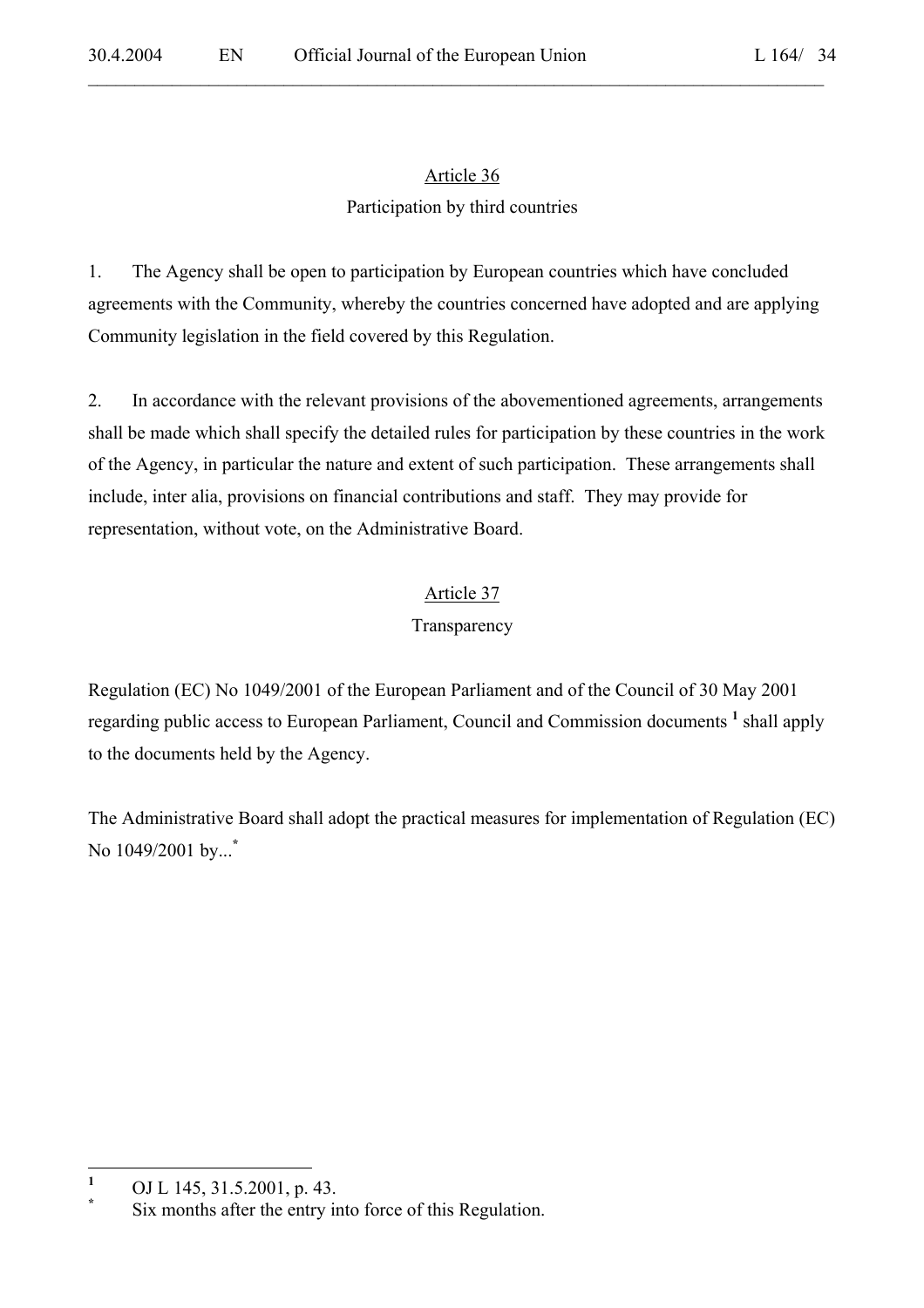L  $164/35$ 

Decisions taken by the Agency pursuant to Article 8 of Regulation (EC) No 1049/2001 may form the subject of a complaint to the Ombudsman or of an action before the Court of Justice of the European Communities, under Articles 195 and 230 of the Treaty respectively.

 $\mathcal{L}_\mathcal{L} = \mathcal{L}_\mathcal{L} = \mathcal{L}_\mathcal{L} = \mathcal{L}_\mathcal{L} = \mathcal{L}_\mathcal{L} = \mathcal{L}_\mathcal{L} = \mathcal{L}_\mathcal{L} = \mathcal{L}_\mathcal{L} = \mathcal{L}_\mathcal{L} = \mathcal{L}_\mathcal{L} = \mathcal{L}_\mathcal{L} = \mathcal{L}_\mathcal{L} = \mathcal{L}_\mathcal{L} = \mathcal{L}_\mathcal{L} = \mathcal{L}_\mathcal{L} = \mathcal{L}_\mathcal{L} = \mathcal{L}_\mathcal{L}$ 

# CHAPTER 6

### FINANCIAL PROVISIONS

# Article 38

#### Budget

1.Estimates of all the revenue and expenditure of the Agency shall be prepared for each financial year, corresponding to the calendar year, and shall be set out in the budget of the Agency. Revenue and expenditure shall be in balance.

- 2. The revenue of the Agency shall consist of:
- a contribution from the Community;
- any contribution from third countries participating in the work of the Agency, as provided for by Article 36;
- charges for publications, training and any other services provided by the Agency.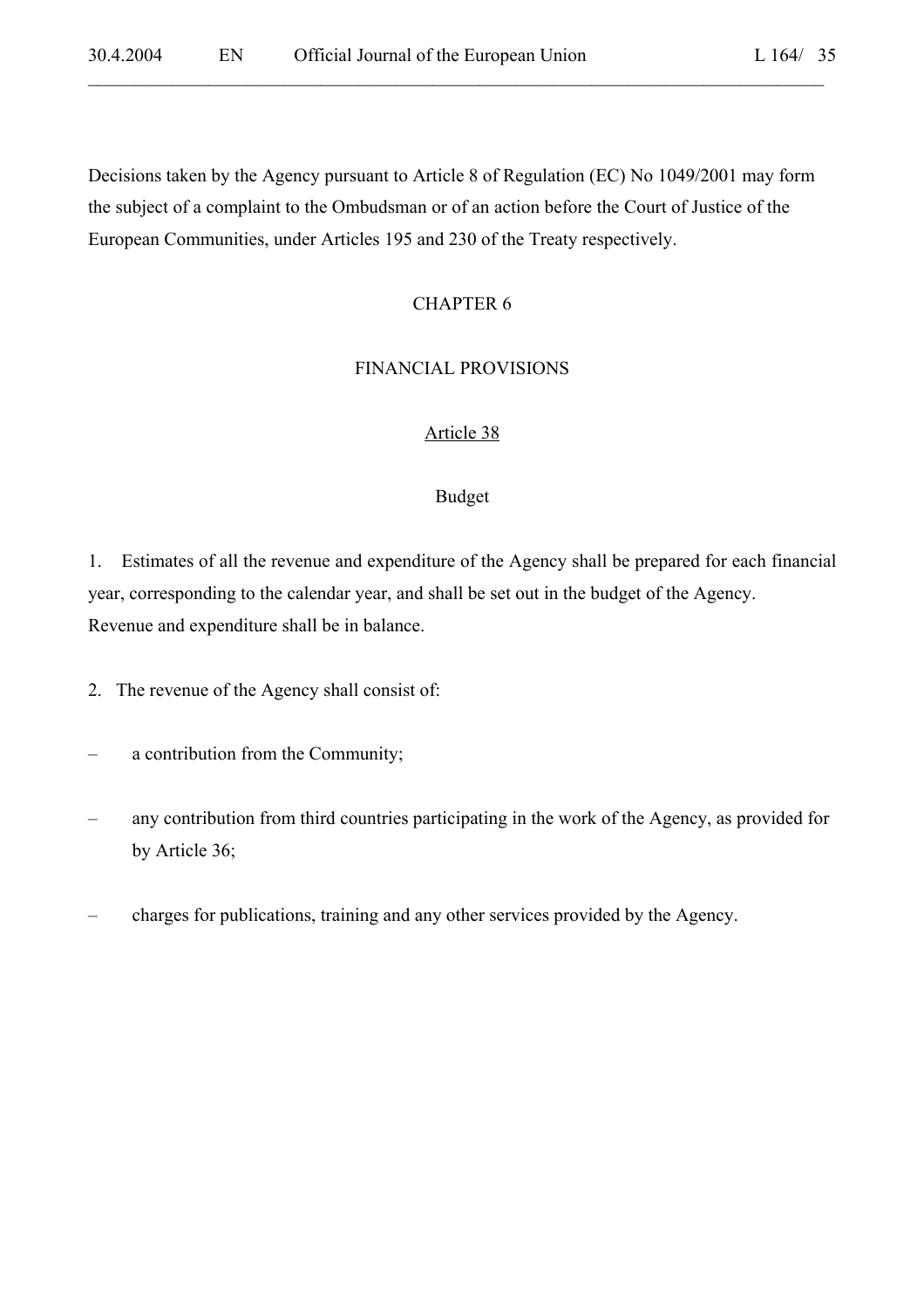3. The expenditure of the Agency shall include staff, administrative, infrastructure and operational expenses.

4. Each year, the Administrative Board, on the basis of a draft drawn up by the Executive Director, shall produce a statement of estimates of revenue and expenditure for the Agency for the following financial year. This statement of estimates, which shall include a draft establishment plan, shall be forwarded by the Administrative Board to the Commission by 31 March at the latest.

 $\mathcal{L}_\mathcal{L} = \mathcal{L}_\mathcal{L} = \mathcal{L}_\mathcal{L} = \mathcal{L}_\mathcal{L} = \mathcal{L}_\mathcal{L} = \mathcal{L}_\mathcal{L} = \mathcal{L}_\mathcal{L} = \mathcal{L}_\mathcal{L} = \mathcal{L}_\mathcal{L} = \mathcal{L}_\mathcal{L} = \mathcal{L}_\mathcal{L} = \mathcal{L}_\mathcal{L} = \mathcal{L}_\mathcal{L} = \mathcal{L}_\mathcal{L} = \mathcal{L}_\mathcal{L} = \mathcal{L}_\mathcal{L} = \mathcal{L}_\mathcal{L}$ 

5. The statement of estimates shall be forwarded by the Commission to the European Parliament and the Council (hereinafter referred to as the "budgetary authority") together with the preliminary draft general budget of the European Union

6. On the basis of the statement of estimates, the Commission shall enter in the preliminary draft general budget of the European Union the estimates it considers necessary for the establishment plan and the amount of the subsidy to be charged to the general budget, which it shall place before the budgetary authority in accordance with Article 272 of the Treaty.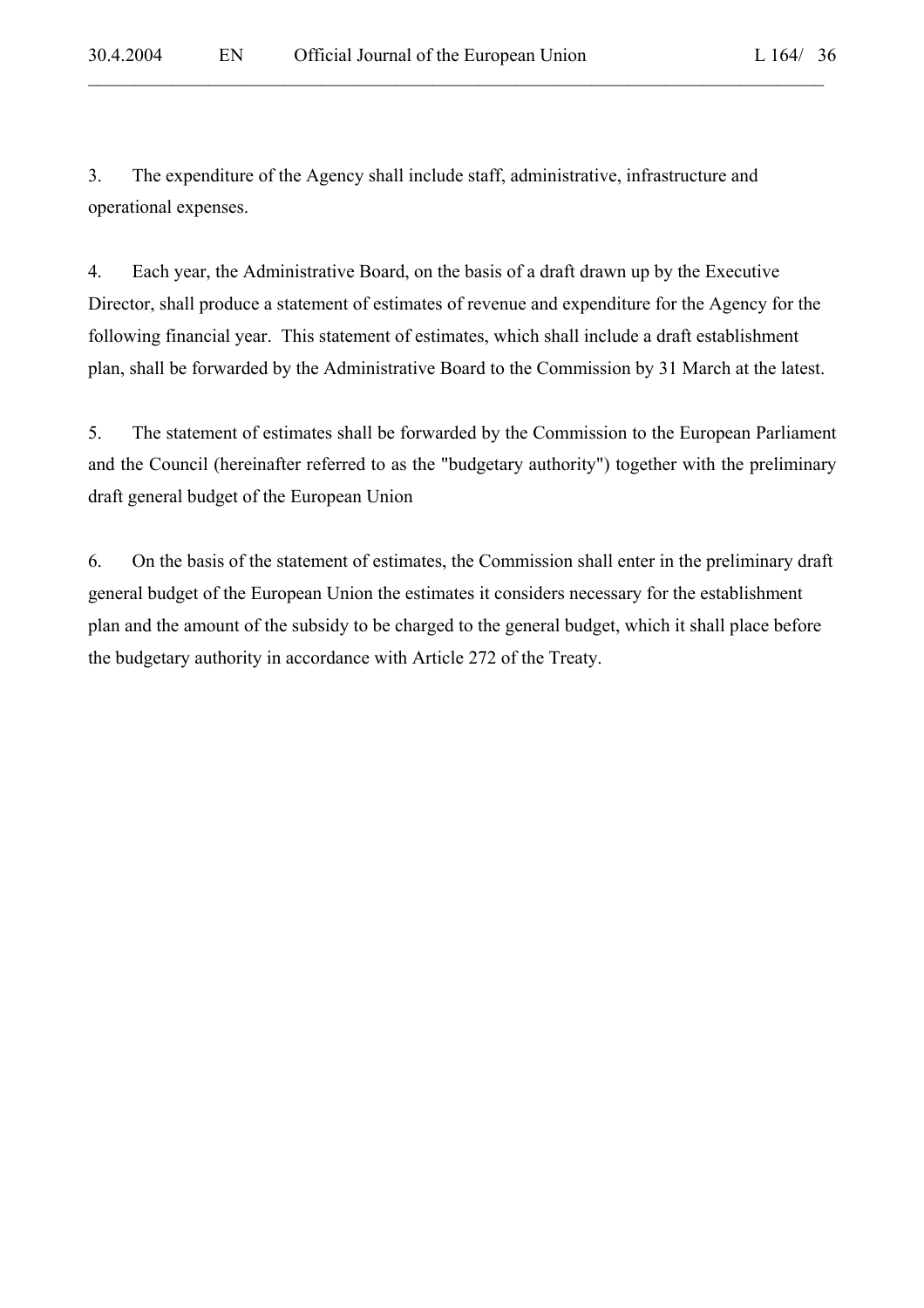7. The budgetary authority shall authorise the appropriations for the subsidy to the Agency. The budgetary authority shall adopt the establishment plan for the Agency.

 $\mathcal{L}_\mathcal{L} = \mathcal{L}_\mathcal{L} = \mathcal{L}_\mathcal{L} = \mathcal{L}_\mathcal{L} = \mathcal{L}_\mathcal{L} = \mathcal{L}_\mathcal{L} = \mathcal{L}_\mathcal{L} = \mathcal{L}_\mathcal{L} = \mathcal{L}_\mathcal{L} = \mathcal{L}_\mathcal{L} = \mathcal{L}_\mathcal{L} = \mathcal{L}_\mathcal{L} = \mathcal{L}_\mathcal{L} = \mathcal{L}_\mathcal{L} = \mathcal{L}_\mathcal{L} = \mathcal{L}_\mathcal{L} = \mathcal{L}_\mathcal{L}$ 

8. The budget shall be adopted by the Administrative Board. It shall become final following final adoption of the general budget of the European Union. Where appropriate, it shall be adjusted accordingly.

9. The Administrative Board shall notify the budgetary authority as soon as possible of its intention to implement any project which may have significant financial implications for the funding of the budget, in particular any projects relating to property such as the rental or purchase of buildings. It shall inform the Commission thereof. Where a branch of the budgetary authority has notified its intention to deliver an opinion on the project, it shall forward its opinion to the Administrative Board within six weeks after the date of notification of the project.

# Article 39

Implementation and control of the budget

1. The Executive Director shall implement the budget of the Agency.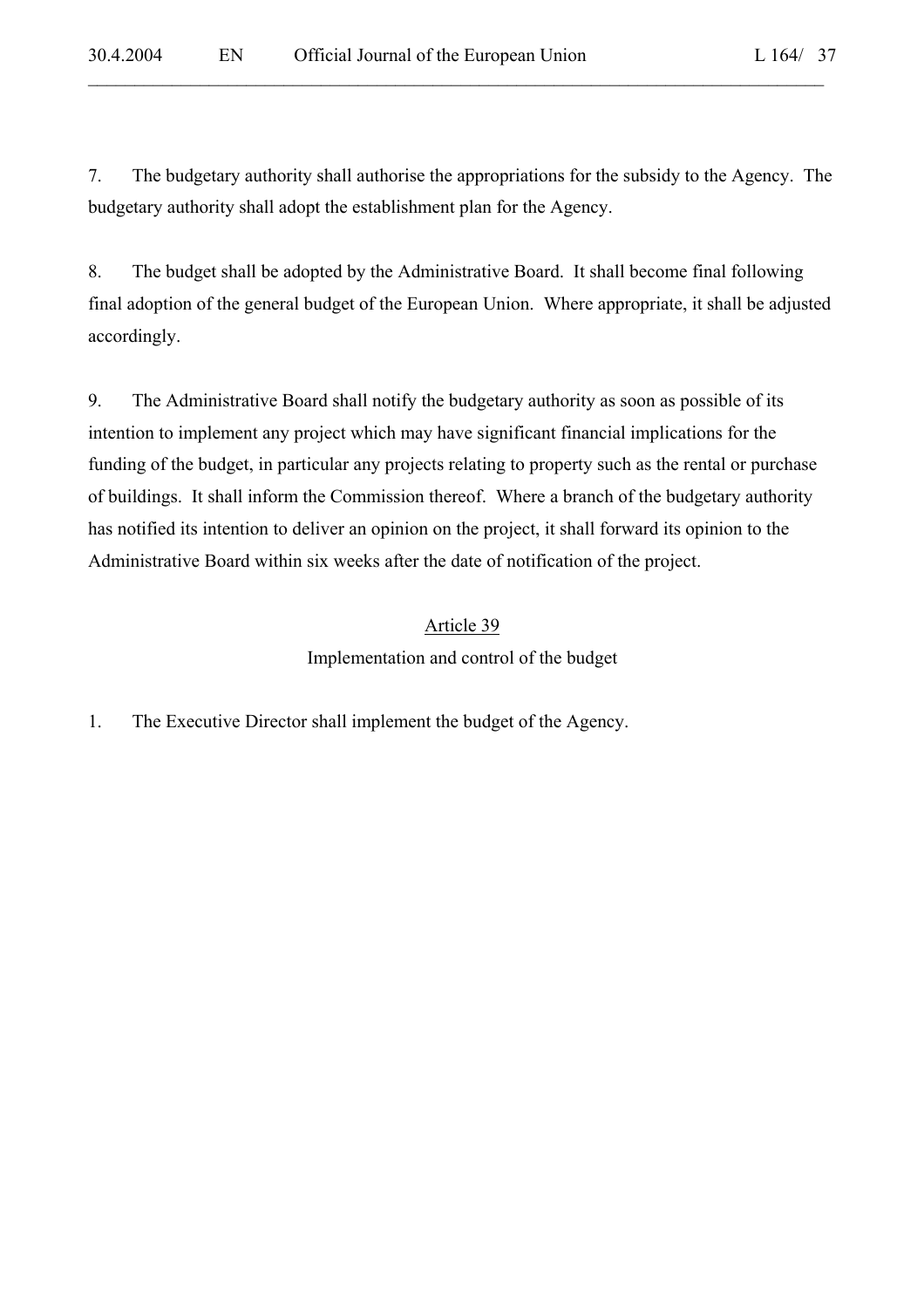2. By 1 March at the latest following each financial year, the Agency's accounting officer shall communicate the provisional accounts to the Commission's accounting officer together with a report on the budgetary and financial management for that financial year. The Commission's accounting officer shall consolidate the provisional accounts of the institutions and decentralised bodies in accordance with Article 128 of the general Financial Regulation.

3. By 31 March at the latest, following each financial year, the Commission's accounting officer shall forward the Agency's provisional accounts to the Court of Auditors, together with a report on the budgetary and financial management for that financial year. The report on the budgetary and financial management for the financial year shall also be forwarded to the European Parliament and the Council.

The Court of Auditors shall examine these accounts in accordance with Article 248 of the Treaty. It shall publish a report on the Agency's activities every year.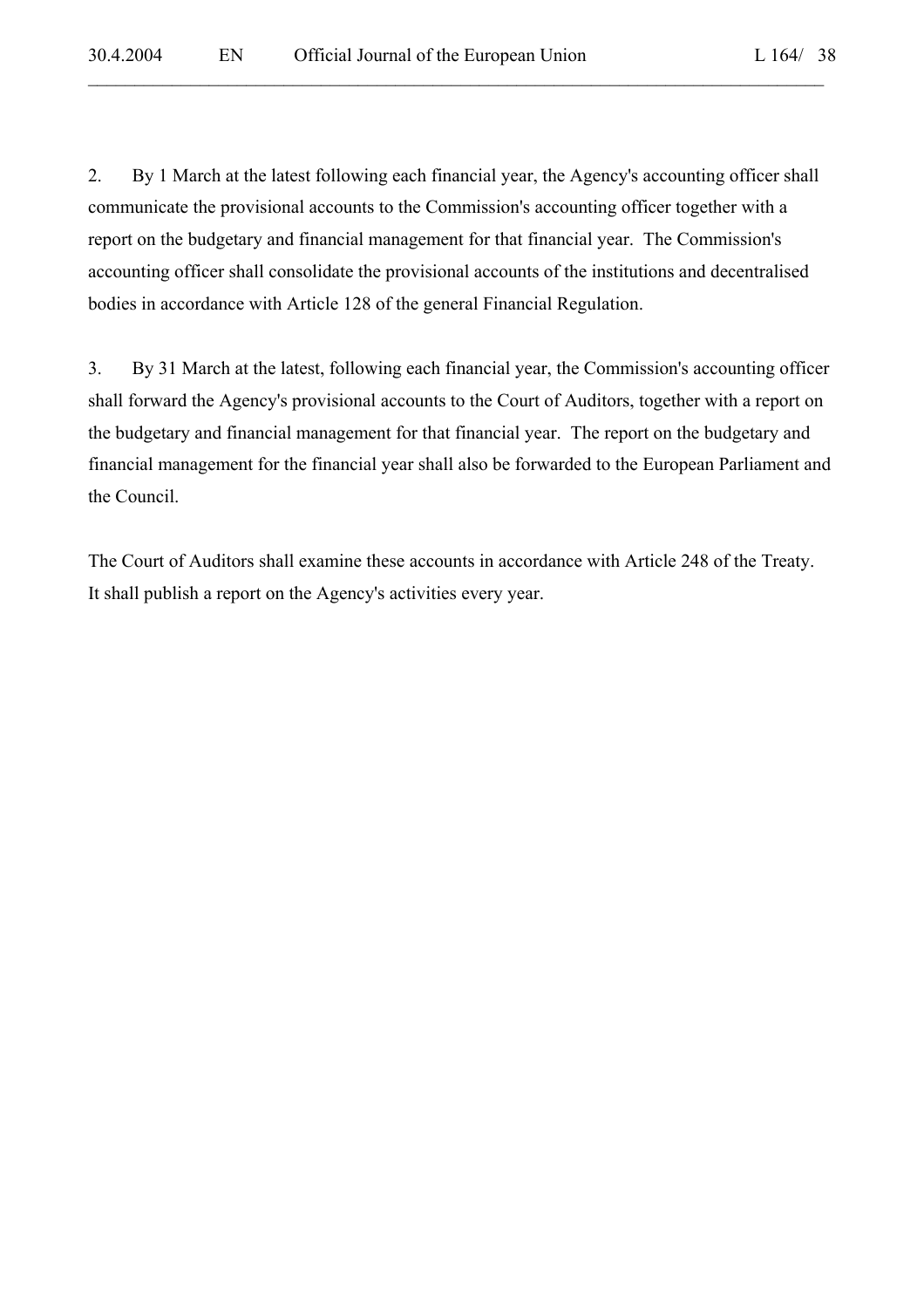4. On receipt of the Court of Auditors' observations on the Agency's provisional accounts, under Article 129 of the general Financial Regulation, the Executive Director shall draw up the Agency's final accounts under his own responsibility and submit them to the Administrative Board for an opinion.

 $\mathcal{L}_\mathcal{L} = \mathcal{L}_\mathcal{L} = \mathcal{L}_\mathcal{L} = \mathcal{L}_\mathcal{L} = \mathcal{L}_\mathcal{L} = \mathcal{L}_\mathcal{L} = \mathcal{L}_\mathcal{L} = \mathcal{L}_\mathcal{L} = \mathcal{L}_\mathcal{L} = \mathcal{L}_\mathcal{L} = \mathcal{L}_\mathcal{L} = \mathcal{L}_\mathcal{L} = \mathcal{L}_\mathcal{L} = \mathcal{L}_\mathcal{L} = \mathcal{L}_\mathcal{L} = \mathcal{L}_\mathcal{L} = \mathcal{L}_\mathcal{L}$ 

5. The Administrative Board shall deliver an opinion on the Agency's final accounts.

6. The Executive Director shall, by 1 July at the latest following each financial year, forward the final accounts to the European Parliament, the Council, the Commission and the Court of Auditors, together with the Administrative Board's opinion.

7. The final accounts shall be published.

8. The Executive Director shall send the Court of Auditors a reply to its observations by 30 September at the latest. He shall also send this reply to the Administrative Board.

9. The Executive Director shall submit to the European Parliament, at the latter's request, all information necessary for the smooth application of the discharge procedure for the financial year in question, in accordance with Article 146(3) of the general Financial Regulation.

10. The European Parliament, on a recommendation from the Council acting by a qualified majority, shall, before 30 April of year  $N + 2$  give a discharge to the Executive Director in respect of the implementation of the budget for year N**.**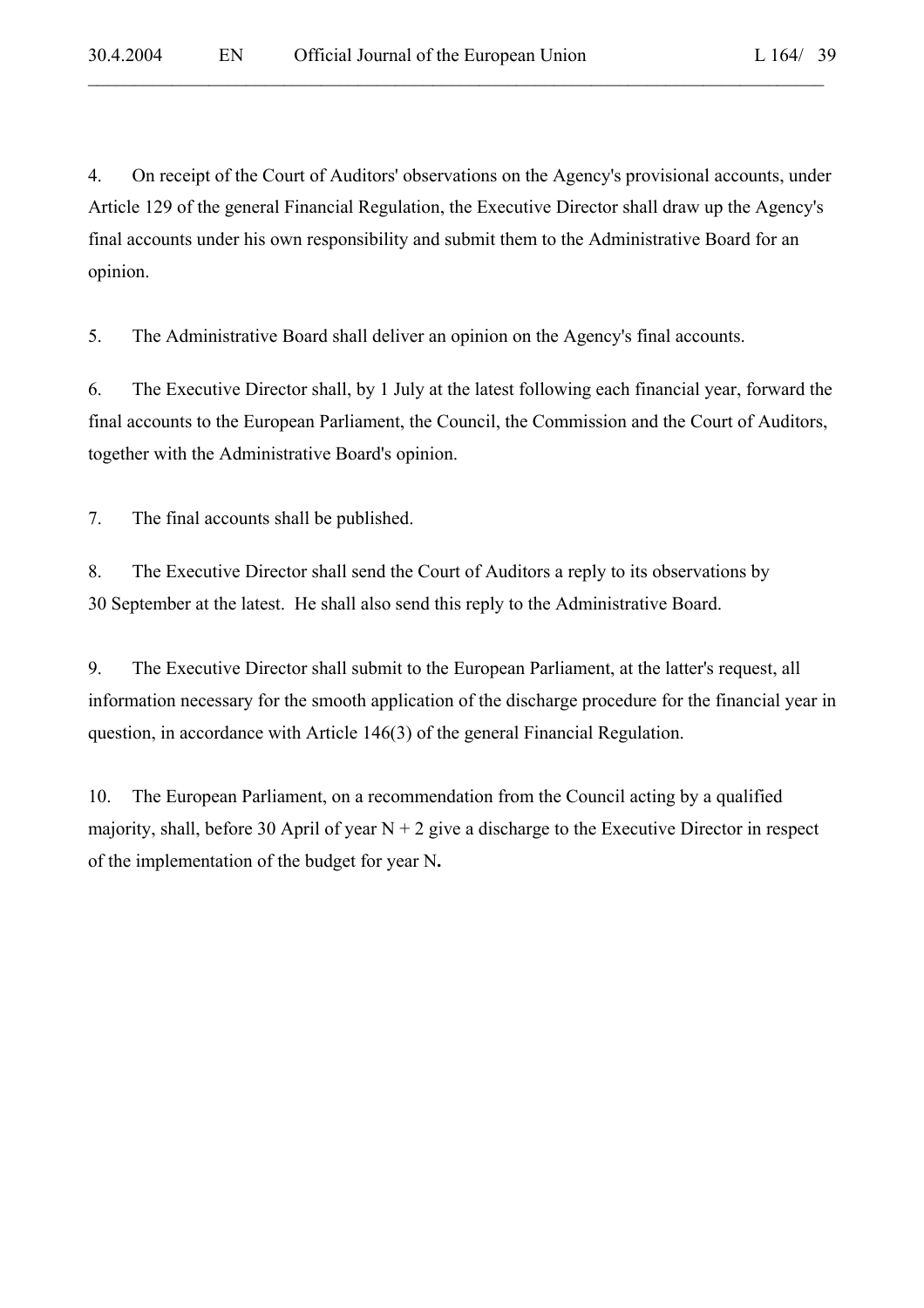$\mathcal{L}_\mathcal{L} = \mathcal{L}_\mathcal{L} = \mathcal{L}_\mathcal{L} = \mathcal{L}_\mathcal{L} = \mathcal{L}_\mathcal{L} = \mathcal{L}_\mathcal{L} = \mathcal{L}_\mathcal{L} = \mathcal{L}_\mathcal{L} = \mathcal{L}_\mathcal{L} = \mathcal{L}_\mathcal{L} = \mathcal{L}_\mathcal{L} = \mathcal{L}_\mathcal{L} = \mathcal{L}_\mathcal{L} = \mathcal{L}_\mathcal{L} = \mathcal{L}_\mathcal{L} = \mathcal{L}_\mathcal{L} = \mathcal{L}_\mathcal{L}$ 

# Article 40

# Financial Regulation

The financial rules applicable to the Agency shall be adopted by the Administrative Board after the Commission has been consulted. They may not depart from Regulation (EC, Euratom) No 2343/2002<sup>1</sup> unless such a departure is specifically required for the Agency's operation and the Commission has given its prior consent.

# Article 41

# Combating fraud

1. For the purposes of combating fraud, corruption and other unlawful acts, Regulation (EC) No 1073/1999 shall apply in full.

 **1** Commission Regulation (EC, Euratom) No 2343/2002 of 23 December 2002 on the framework Financial Regulation for the bodies referred to in Article 185 of Council Regulation (EC, Euratom) No 1605/2002 on the Financial Regulation applicable to the general budget of the European Communities (OJ L 357, 31.12.2002, p. 72).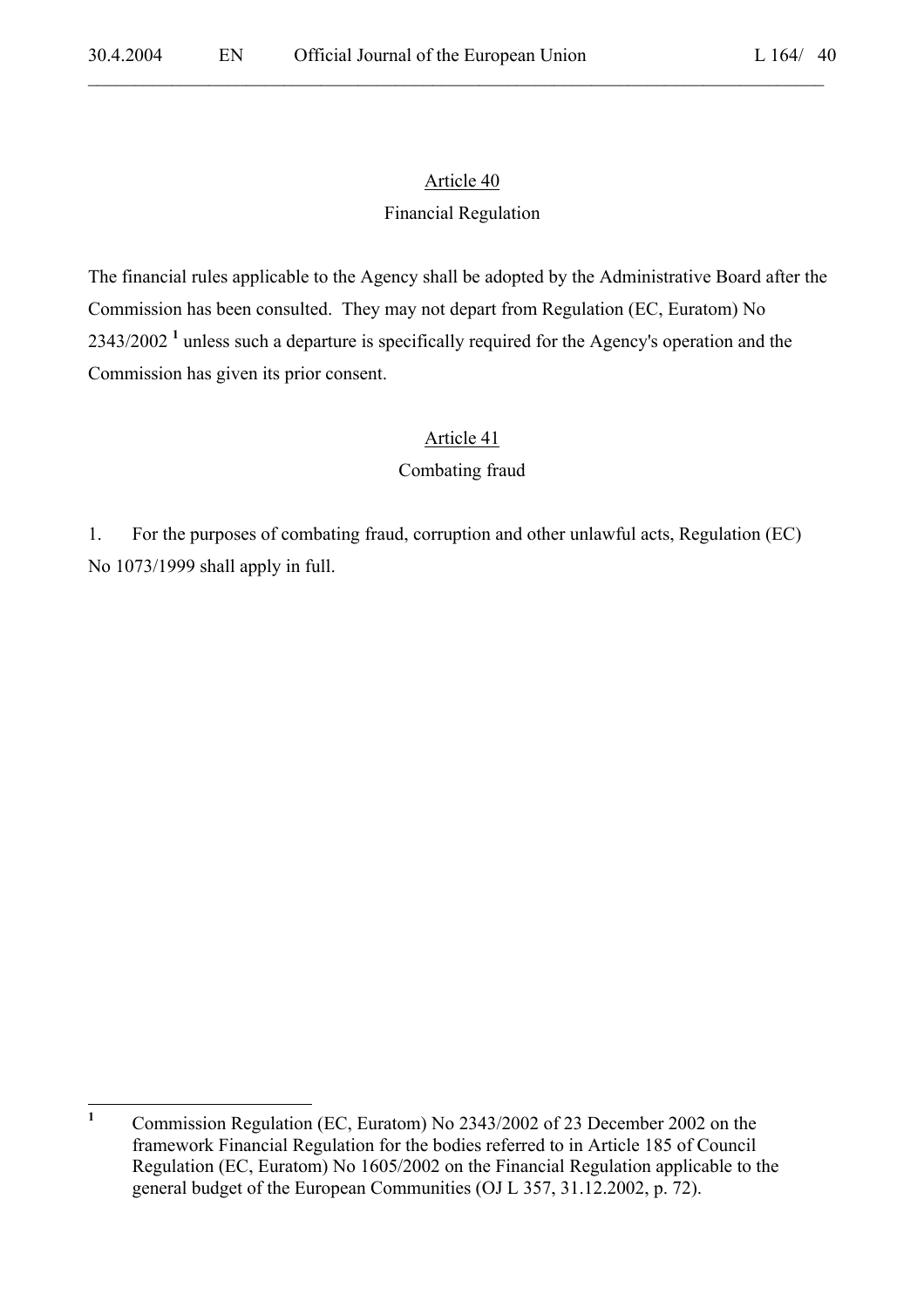2. The Agency shall accede to the Interinstitutional Agreement of 25 May 1999 concerning internal investigations by the European Anti-Fraud Office (OLAF) and shall immediately adopt the necessary provisions applicable to all Agency staff.

 $\mathcal{L}_\mathcal{L} = \mathcal{L}_\mathcal{L} = \mathcal{L}_\mathcal{L} = \mathcal{L}_\mathcal{L} = \mathcal{L}_\mathcal{L} = \mathcal{L}_\mathcal{L} = \mathcal{L}_\mathcal{L} = \mathcal{L}_\mathcal{L} = \mathcal{L}_\mathcal{L} = \mathcal{L}_\mathcal{L} = \mathcal{L}_\mathcal{L} = \mathcal{L}_\mathcal{L} = \mathcal{L}_\mathcal{L} = \mathcal{L}_\mathcal{L} = \mathcal{L}_\mathcal{L} = \mathcal{L}_\mathcal{L} = \mathcal{L}_\mathcal{L}$ 

3. The decisions concerning funding and the implementing agreements and instruments resulting from them shall explicitly state that the Court of Auditors and OLAF may, if necessary, carry out on-the-spot checks on the recipients of the Agency's funding.

### CHAPTER 7

#### GENERAL AND FINAL PROVISIONS

#### Article 42

Start of the Agency's activities

The Agency shall be operational within 24 months of the entry into force of this Regulation.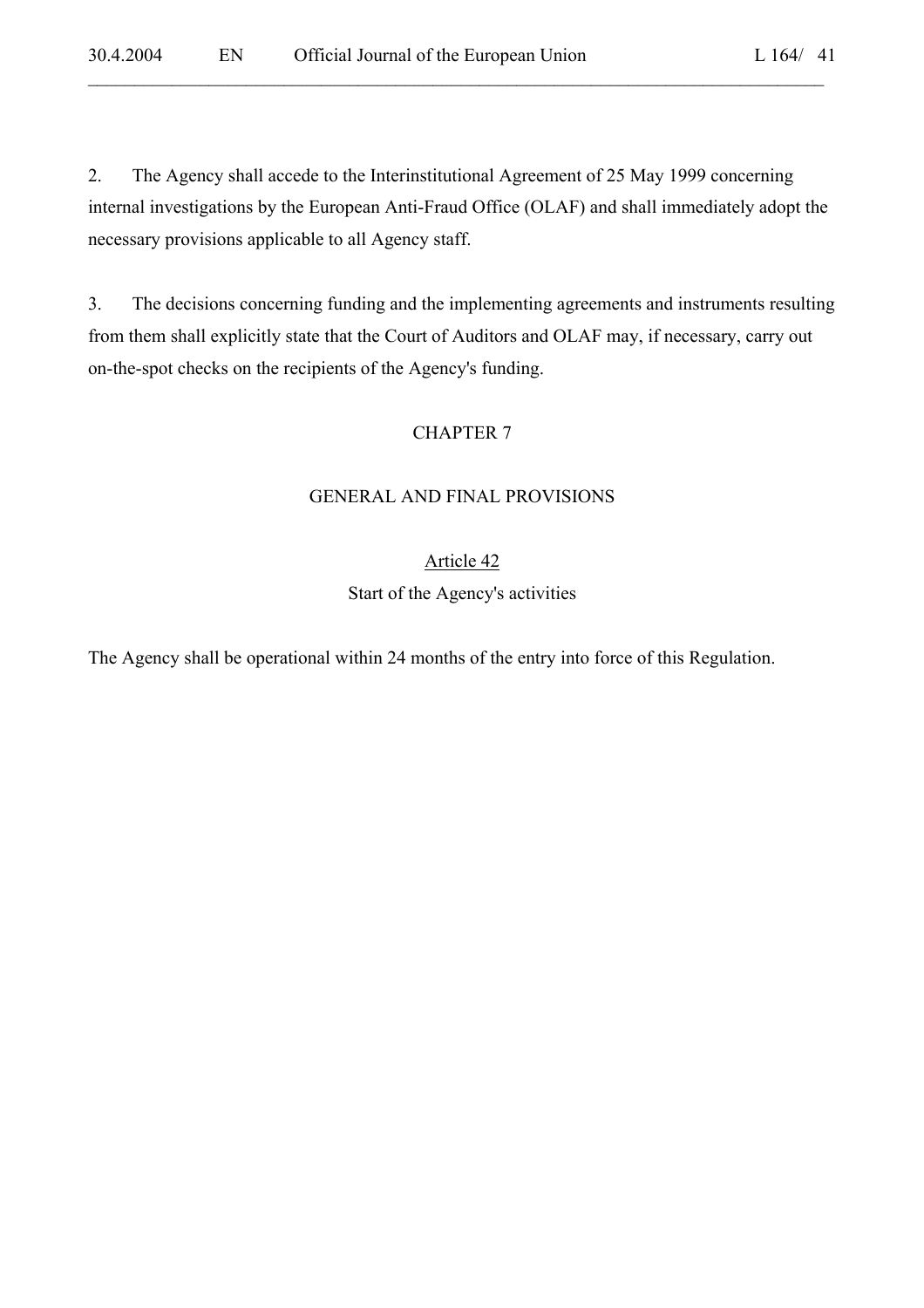$\mathcal{L}_\mathcal{L} = \mathcal{L}_\mathcal{L} = \mathcal{L}_\mathcal{L} = \mathcal{L}_\mathcal{L} = \mathcal{L}_\mathcal{L} = \mathcal{L}_\mathcal{L} = \mathcal{L}_\mathcal{L} = \mathcal{L}_\mathcal{L} = \mathcal{L}_\mathcal{L} = \mathcal{L}_\mathcal{L} = \mathcal{L}_\mathcal{L} = \mathcal{L}_\mathcal{L} = \mathcal{L}_\mathcal{L} = \mathcal{L}_\mathcal{L} = \mathcal{L}_\mathcal{L} = \mathcal{L}_\mathcal{L} = \mathcal{L}_\mathcal{L}$ 

# Article 43 Evaluation

Five years after the Agency takes up its duties, the Commission shall carry out an evaluation of implementation of this Regulation, the results obtained by the Agency and its working methods. This evaluation shall take account of the views of the representatives of the railways sector, of the social partners and of customers' organisations. The findings of the evaluation shall be made public. The Commission shall propose, if necessary, an amendment to this Regulation.

In that context, the Commission shall, if appropriate, present a proposal for revision of the provisions of this Regulation in light of developments in respect of regulatory agencies, in accordance with the procedure laid down in Article 251 of the Treaty. The European Parliament and Council shall examine this proposal and in particular consider whether the composition of the Administrative Board needs to be revised, in accordance with the general framework to be adopted for regulatory agencies.